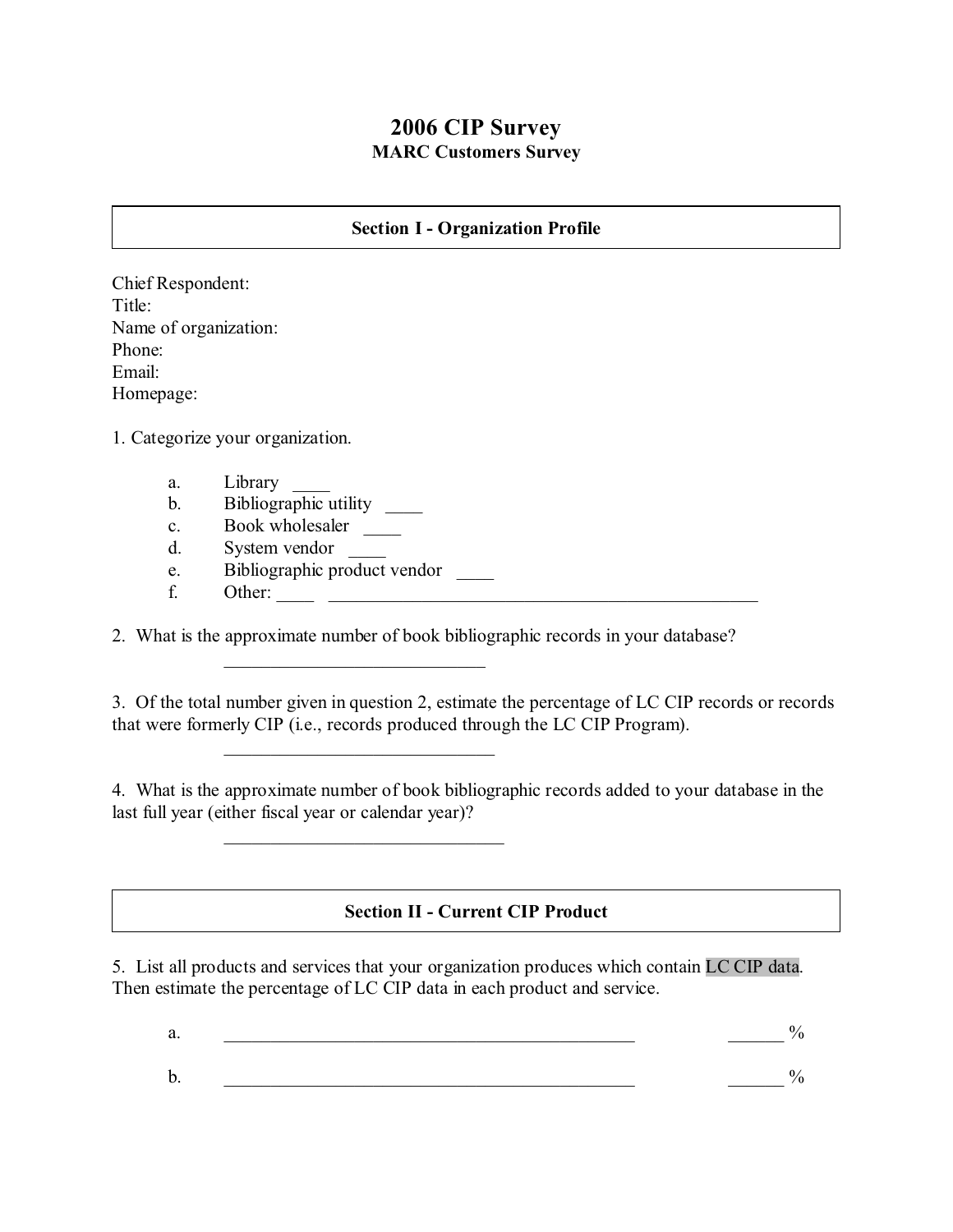| c. | <u> 1980 - John Stone, Amerikaansk politiker (</u> † 1920)                                                            |    | $\frac{0}{0}$ |
|----|-----------------------------------------------------------------------------------------------------------------------|----|---------------|
| d. |                                                                                                                       |    | $\frac{0}{0}$ |
| e. | <u> 1989 - Johann Stoff, deutscher Stoff, der Stoff, der Stoff, der Stoff, der Stoff, der Stoff, der Stoff, der S</u> |    | $\frac{0}{0}$ |
| f. |                                                                                                                       |    | $\frac{0}{0}$ |
| g. |                                                                                                                       |    | $\frac{0}{0}$ |
| h. |                                                                                                                       |    | $\frac{0}{0}$ |
| i. |                                                                                                                       |    | $\frac{0}{0}$ |
| j. |                                                                                                                       |    | $\frac{0}{0}$ |
|    | 6. Do you use LC CIP cataloging before the book is published? _____ yes                                               | no |               |

7. Do you use LC CIP data printed in the book? \_\_\_\_ yes \_\_\_\_ no

Use the following rating scale for questions 8-19:

- 0 Not applicable
- 1 Not useful
- 2 Somewhat useful
- 3 Useful
- 4 Very useful

8. Rate the usefulness of receiving LC subject headings for medical titles when the National Library of Medicine (NLM) subject headings are present on the same record:

9. Rate the usefulness of receiving NLM subject headings for medical titles when LC subject headings are present on the same record:

10. Rate the usefulness of LC juvenile subject headings for juvenile **fiction**: \_\_\_\_\_

11. Rate the usefulness of LC juvenile subject headings for juvenile **non-fiction**: \_\_\_\_\_

12. Rate the usefulness of the series statement(s):

13. Rate the usefulness of:

- a. summary notes in general:
- b. juvenile *fiction* summary notes: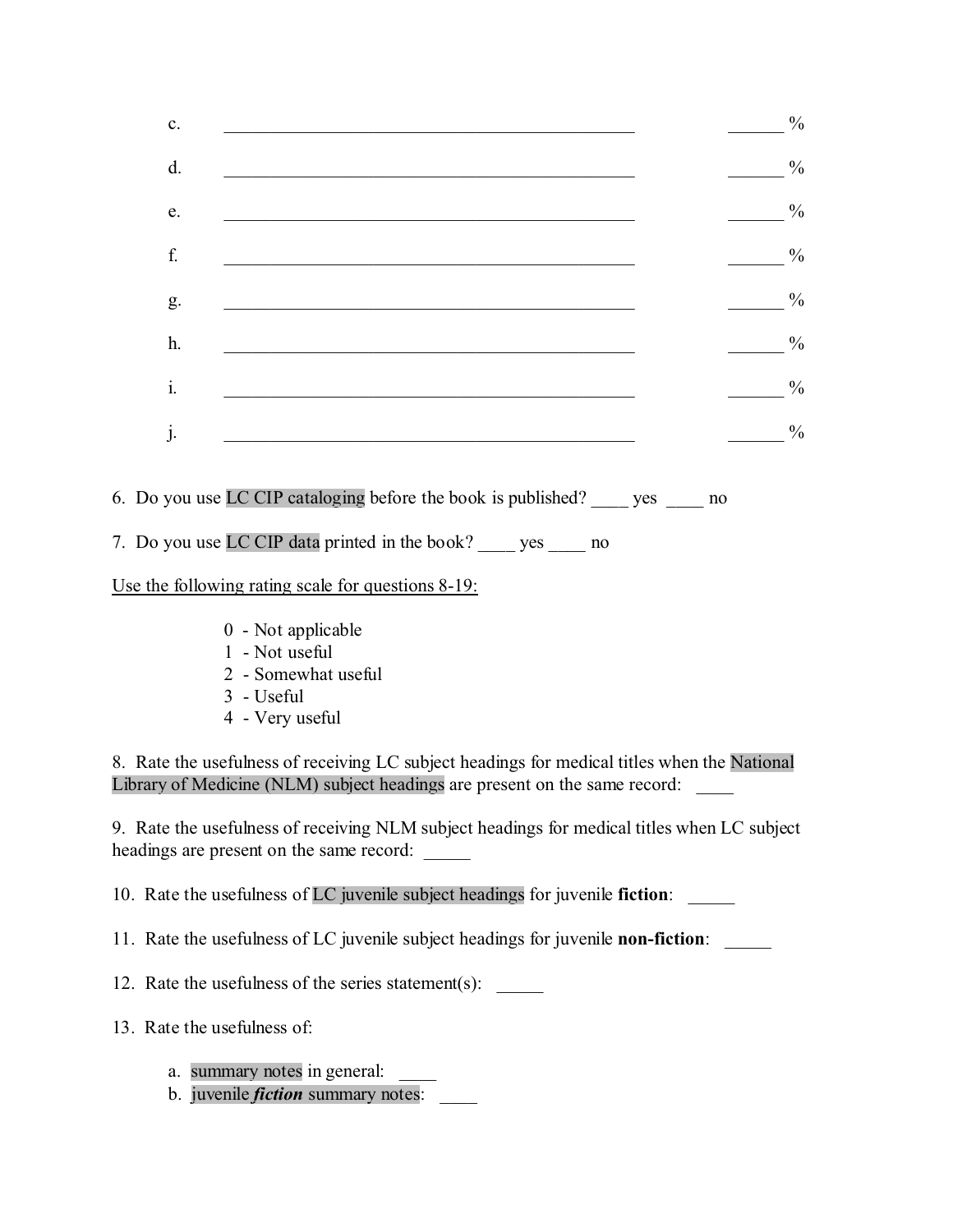- c. juvenile *non-fiction* summary notes:
- d. publisher-supplied summary notes:
- 14. Rate the usefulness of table of contents notes:
- 15. Rate the usefulness of hyperlinks providing access for the following:
	- a. table of contents:
	- b. publisher description:
	- c. contributor biographical information: \_\_\_\_\_
	- d. sample text:
	- e. reviews:

16. Rate the usefulness of genre headings (e.g., science fiction, western, detective/mystery) in LC CIP records for works of American fiction: \_\_\_\_

*Note:* Questions 17-20 ask for your input on the usefulness of specific data elements in three different CIP products: the CIP Data as printed in the book, the pre-publication bibliographic record, and the updated/upgraded bibliographic record based on the published book.

17. For the LC CIP data **in the book**, rate the usefulness for each of the data elements listed below:

- a. Library of Congress Control Number
- b. International Standard Book Number
- c. LC call number \_\_\_\_
- d. NLM call number
- e. Decimal classification number
- f. Main entry \_\_\_\_\_\_
- g. Title
- h. Edition statement
- i. Series
- j. Juvenile literature summary notes
- k. Other summary notes \_\_\_\_
- l. Bibliographical references and/or index notes \_\_\_\_
- m. LC subject headings
- n. LC juvenile subject headings
- o. NLM subject headings \_\_\_\_\_\_
- p. Added entries

18. For the LC CIP cataloging in MARC format for **pre-publication** records, rate the usefulness for each of the data elements listed below:

- a. International Standard Book Number
- b. LC call number \_\_\_\_\_\_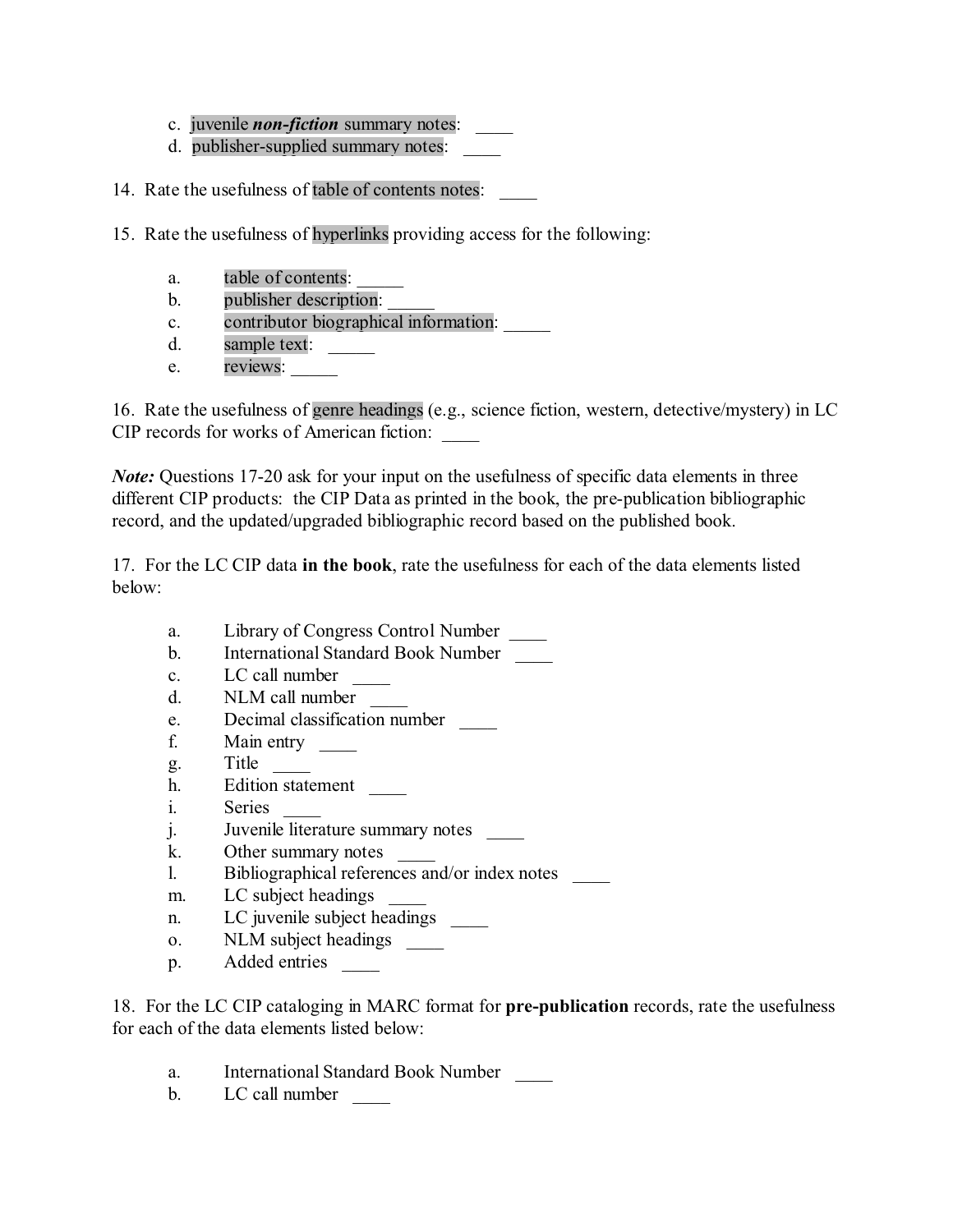- c. NLM call number
- d. Decimal classification number \_\_\_\_
- e. Main entry
- f. Title \_\_\_\_
- g. Edition statement \_\_\_\_
- h. Series
- i. Juvenile literature summary notes
- j. Other summary notes
- k. Bibliographical references and/or index notes
- l. Table of contents \_\_\_\_
- m. LC subject headings
- n. LC juvenile subject headings \_\_\_\_\_\_
- o. NLM subject headings \_\_\_\_\_\_
- p. Added entries
- q. Projected publication date \_\_\_\_

19. For the LC CIP cataloging in MARC format for **post-publication** records, rate the usefulness for each of the data elements listed below:

- a. International Standard Book Number
- b. LC call number
- c. NLM call number
- d. Decimal classification number \_\_\_\_
- e. Main entry \_\_\_\_\_\_
- f. Title \_\_\_\_
- g. Edition statement \_\_\_\_
- h. Physical description \_\_\_\_\_\_
- i. Series
- j. Juvenile literature summary notes
- k. Other summary notes
- l. Bibliographical references and/or index notes \_\_\_\_
- m. Table of contents
- n. LC subject headings
- o. LC juvenile subject headings
- p. NLM subject headings
- q. Added entries \_\_\_\_

#### Use the following rating scale for questions 20-21:

- 0 Not applicable
- 1 Poor
- $2 Good$
- 3 Very good
- 4 Excellent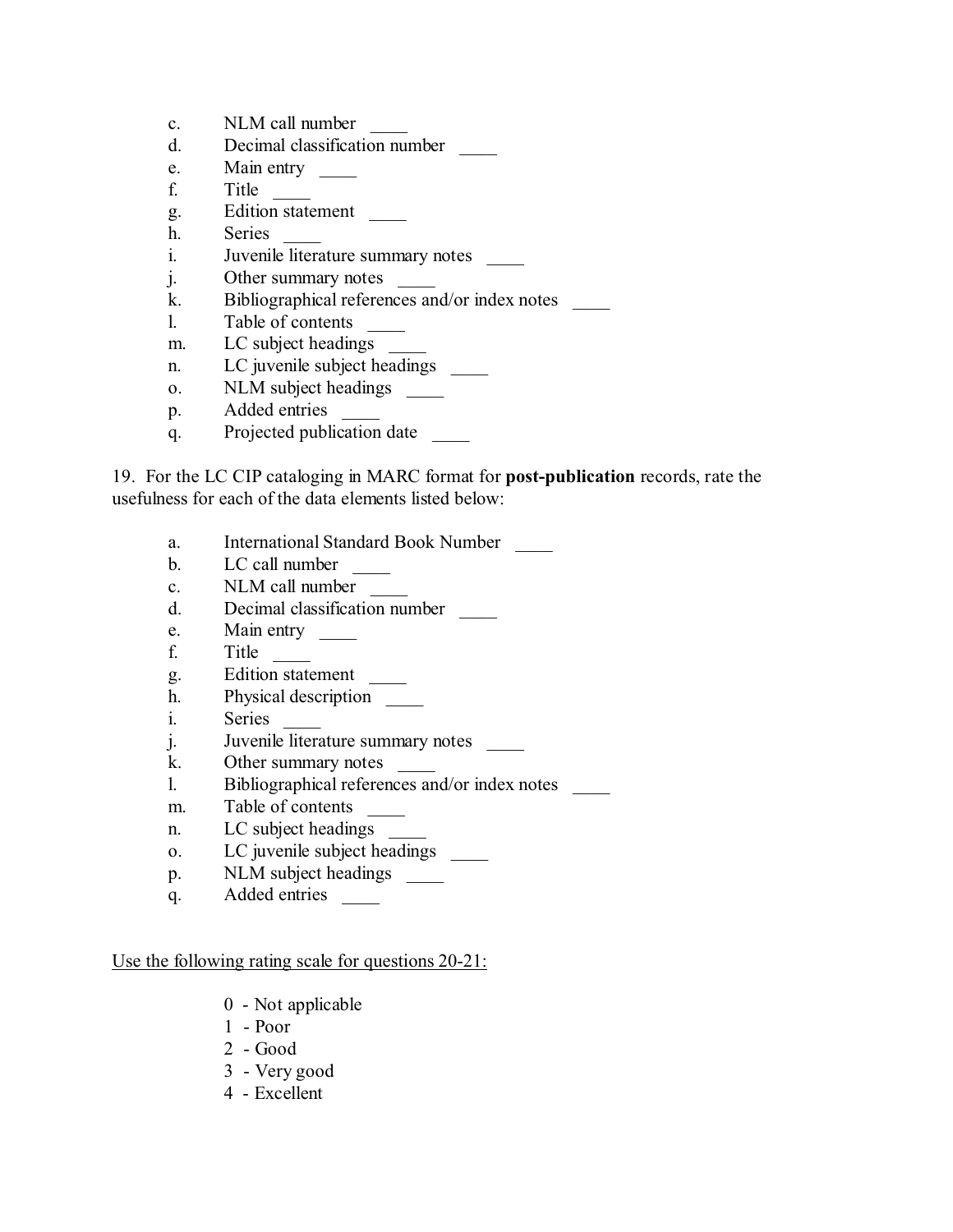20. Rate the **bibliographic accuracy** (e.g., accuracy in choice and form of access points and notes) of CIP cataloging for each of the data elements listed below:

- a. International Standard Book Number
- b. LC call number
- c. NLM call number
- d. Decimal classification number \_\_\_\_
- e. Main entry \_\_\_\_\_
- f. Title \_\_\_\_
- g. Edition statement \_\_\_\_
- h. Physical description
- i. Series
- j. Juvenile literature summary notes
- k. Other summary notes
- l. Bibliographical references and/or index notes
- m. Table of contents \_\_\_\_\_\_
- n. LC subject headings
- o. LC juvenile subject headings
- p. NLM subject headings \_\_\_\_\_
- q. Added entries
- 21. Rate the **typographical accuracy** of CIP cataloging: \_\_\_\_

Use the following rating scale for questions 22-23:

- 0 Not applicable
- 1 No importance
- 2 Some importance
- 3 Important
- 4 Very important
- 22. Rate the importance of the following benefits of the LC CIP Program to your organization:
	- a. Improvement in quality of cataloging
	- b. Standardization of bibliographic records
	- c. Redirection of funds for other purposes
	- d. Speed books to users
	- e. Enhance products or services (e.g., bibliographies, alert services, etc.) for your customers \_\_\_\_
	- f. Speed products or services (e.g., bibliographies, alert services, etc.) to your customers \_\_\_\_\_\_\_
	- g. Other:

23. Rate the overall importance of the LC CIP Program to your organization: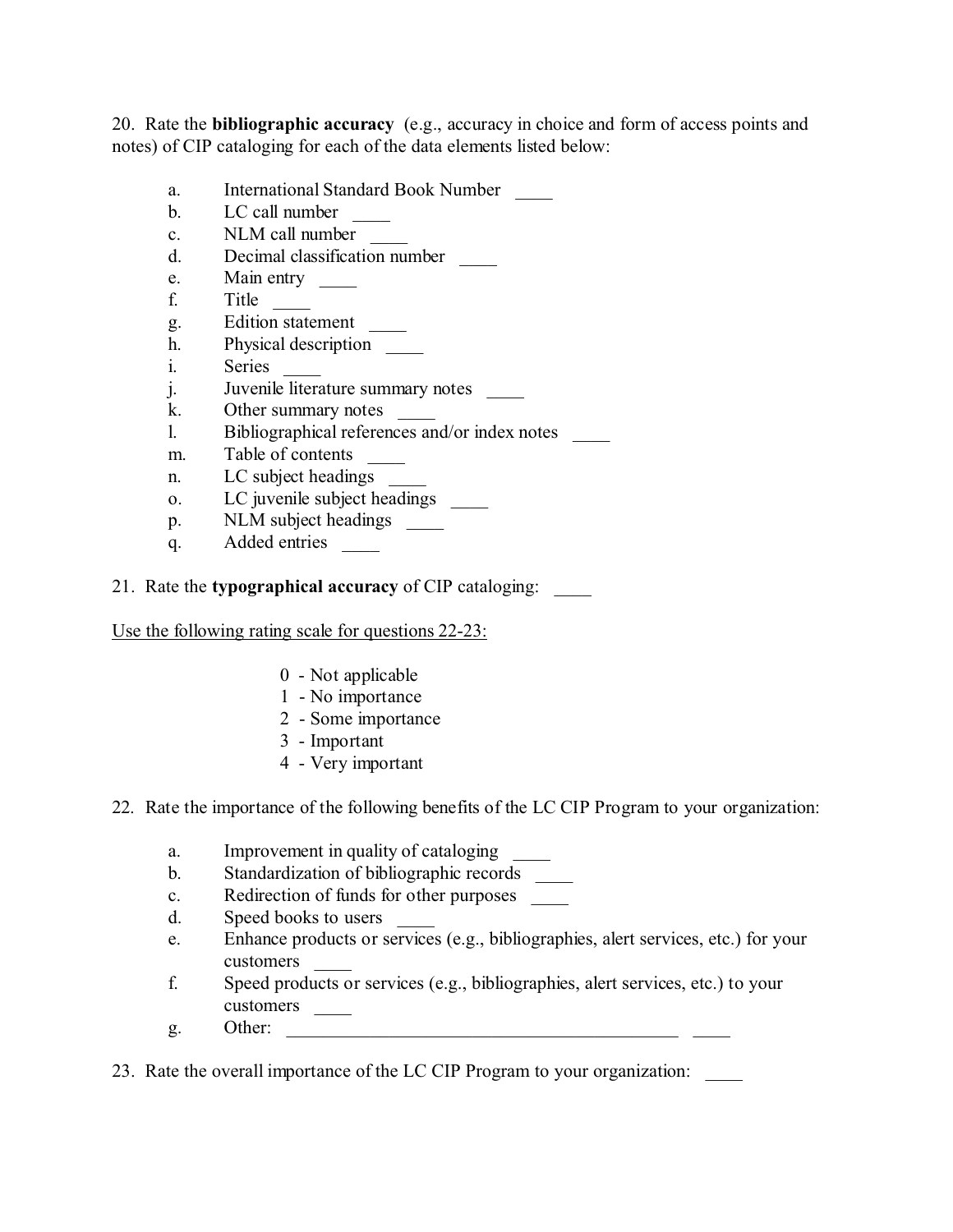#### **Section II - Possible Future CIP Product**

25. If LC CIP data is *not* printed in the book, do you need some indication in the book that an LC CIP record is available online? yes \_\_\_\_\_\_ no \_\_\_\_\_\_ not sure

26. If LC were to limit the updating/completing of CIP records to only those books being kept in the LC collections (therefore excluding books such as large print editions), approximately 10% of the 54,000 LC CIP records each year would not be updated by LC. Would this reduction in the number of LC-completed CIP records be acceptable to you?

yes no not sure

27. If LC were to discontinue updating/completing CIP records upon receipt of the published book, would this be acceptable to you? \_\_\_\_\_\_ yes \_\_\_\_\_\_ no \_\_\_\_\_\_ not sure

Use the following rating scale for questions 28-31.

- 0 Not applicable / no impact
- 1 Significant negative impact
- 2 Negative impact
- 3 Positive impact
- 4 Significant positive impact

28. If the Library of Congress can enhance the LC CIP record with the following publisherprovided data, evaluate the impact that each enhancement might have on your operations:

- a. Book jacket image
- b. Book jacket blurb
- c. Book index(es) \_\_\_\_\_
- d. Sample text
- e. Additional author information \_\_\_\_
- f. Book reviews \_\_\_\_
- g. Publisher homepage
- h. URL for online purchase of book
- i. Price

29. Evaluate the impact on your operations that may result if the types of publications listed below, currently out-of-scope, were cataloged as part of the LC CIP program: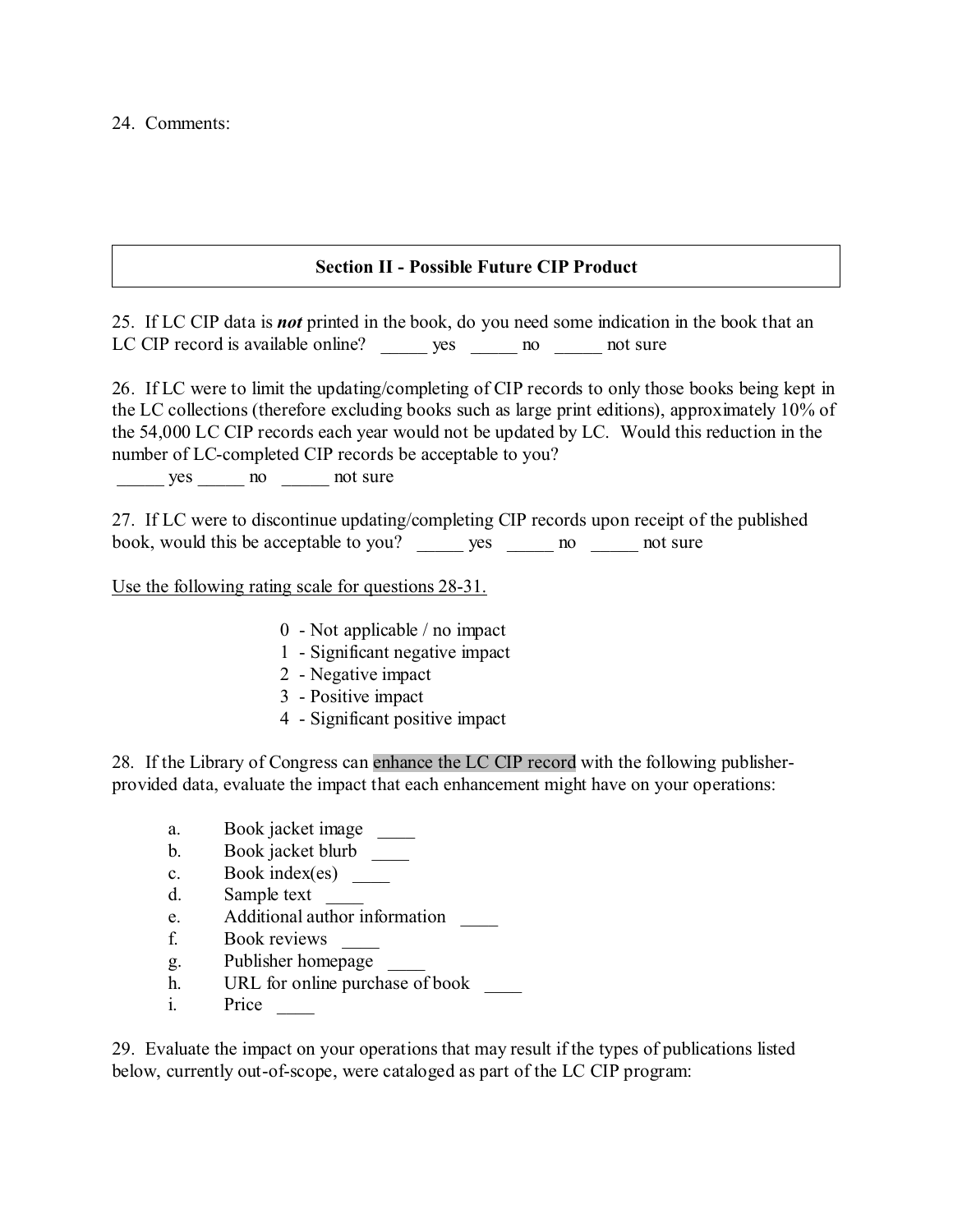- a. Audio discs/tapes
- b. Video discs/tapes
- c. Slide sets and filmstrips
- d. Multimedia packages
- e. Mass market paperbacks
- f. Textbooks below college level \_\_\_\_\_
- g. Microforms originally published in other formats \_\_\_\_\_
- h. Musical scores
- i. Expendable educational materials (workbooks, teachers manuals, etc.)
- j. E-books
- k. Self-published (books paid for or subsidized by individual authors or published by a house publishing the works of only one author)
- l. Prominent non-U.S. publishers (exclusive of multinationals that list a U.S. city in the imprint)

30. Evaluate the impact on your operations that may result if the types of publications listed below were no longer cataloged as part of the LC CIP program:

- a. Large print editions
- b. Clinical medical titles
- c. Non-English publications (currently, Spanish) \_\_\_\_\_
- d. "How to" or do-it-yourself manuals \_\_\_\_\_\_
- e. College level or above textbooks
- f. Devotional/inspirational books \_\_\_\_\_
- g. Phonics books \_\_\_\_\_
- h. Repackaged editions including boxed sets
- i. Children's books that are derived ("tie-ins") from movies, TV shows, comics, video games, toys, food, etc.
- j. Chapter books designed for beginning readers \_\_\_\_\_\_\_\_\_\_\_\_\_\_\_\_\_\_\_\_\_\_\_\_\_\_\_\_\_\_\_\_\_

31. If LC does not provide new series authority records based on pre-publication information, but waits until the published book is received and the cataloging is completed to perform the authority work, please evaluate the impact on your operations:

32. Comments:

## **Section IV - Electronic Preassigned Control Number (EPCN)**

33. The EPCN program automatically creates brief records from publisher-provided information for forthcoming books not included in the LC CIP program. Would you be interested in receiving these records? \_\_\_\_\_ yes \_\_\_\_\_ no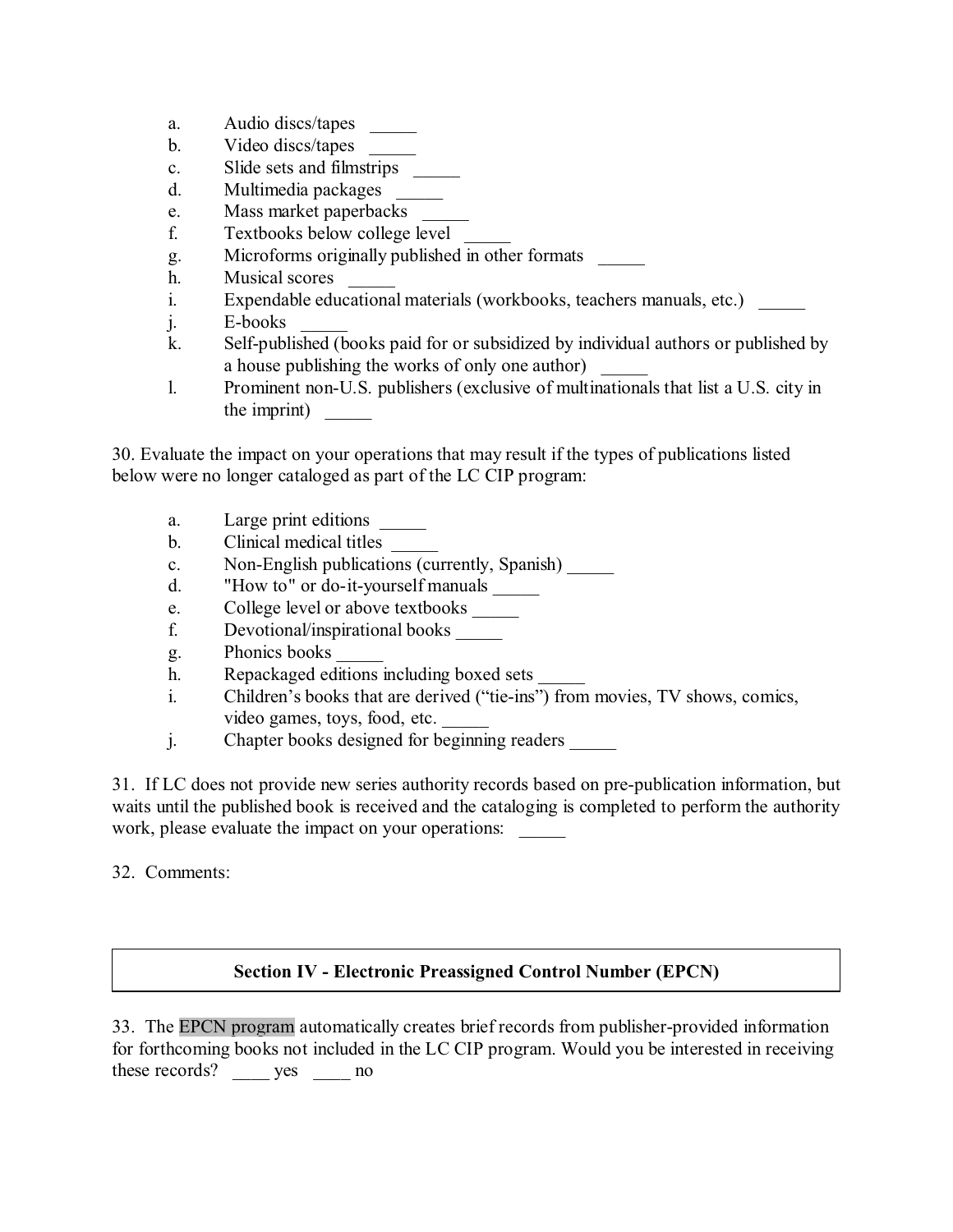34. Comments:

# **Glossary for the MARC Customer Survey**

**Contributor biographical information**: Additional information on author(s), editors(s), and other contributors, supplied by the publisher, stored on an LC server, and accessed via a hyperlink in the bibliographic record.

**Enhance the LC CIP record**: To add to the bibliographic record data supplied by the publisher.

**EPCN program**: In the Electronic Preassigned Card Number program, the Library of Congress assigns a Library of Congress control number before the book is published, so that the control number may be printed in the published book. A brief catalog record is created by program using data supplied by the publisher.

**Genre headings**: Terms indicating the genre, form, and/or physical characteristics of the materials being described. Used in MARC field 655.

**Hyperlinks**: The electronic location and access field (MARC field 856) is used to provide hyperlinks to files stored on the LC server. These files are not provided as eye-readable text within the bibliographic record; the hyperlinks must be followed to access the information. These files also contain words and phrases that may be searched on the Internet.

**Juvenile fiction summary notes**: Summaries for juvenile fiction titles cataloged as part of the CIP Program are created by catalogers on the Children's Literature Team, Library of Congress.

**Juvenile non-fiction summary notes:** Currently, the Children's Literature Team does not create summaries for juvenile non-fiction. Any summaries given to juvenile non-fiction titles in the CIP program are provided by the publisher.

**LC CIP cataloging**: This refers to the bibliographic record created by the Library of Congress as part of the Cataloging in Publication Program and distributed to libraries, bibliographic utilities, and book vendors. The cataloging is based on galleys sent to LC by publishers for books prior to their publication. Subsequent to the book's publication and the receipt of the published book by LC, LC staff update the bibliographic record by noting any additions, deletions, or changes in the publication information (author(s), title, date of publication, etc.). The updated record is then redistributed.

**LC CIP data**: "CIP data" in its broadest sense refers to the bibliographic record created by the Library of Congress for a book prior to its publication. Strictly speaking, however, "CIP data" is the bibliographic record that appears printed on the verso of the book's title page. It is an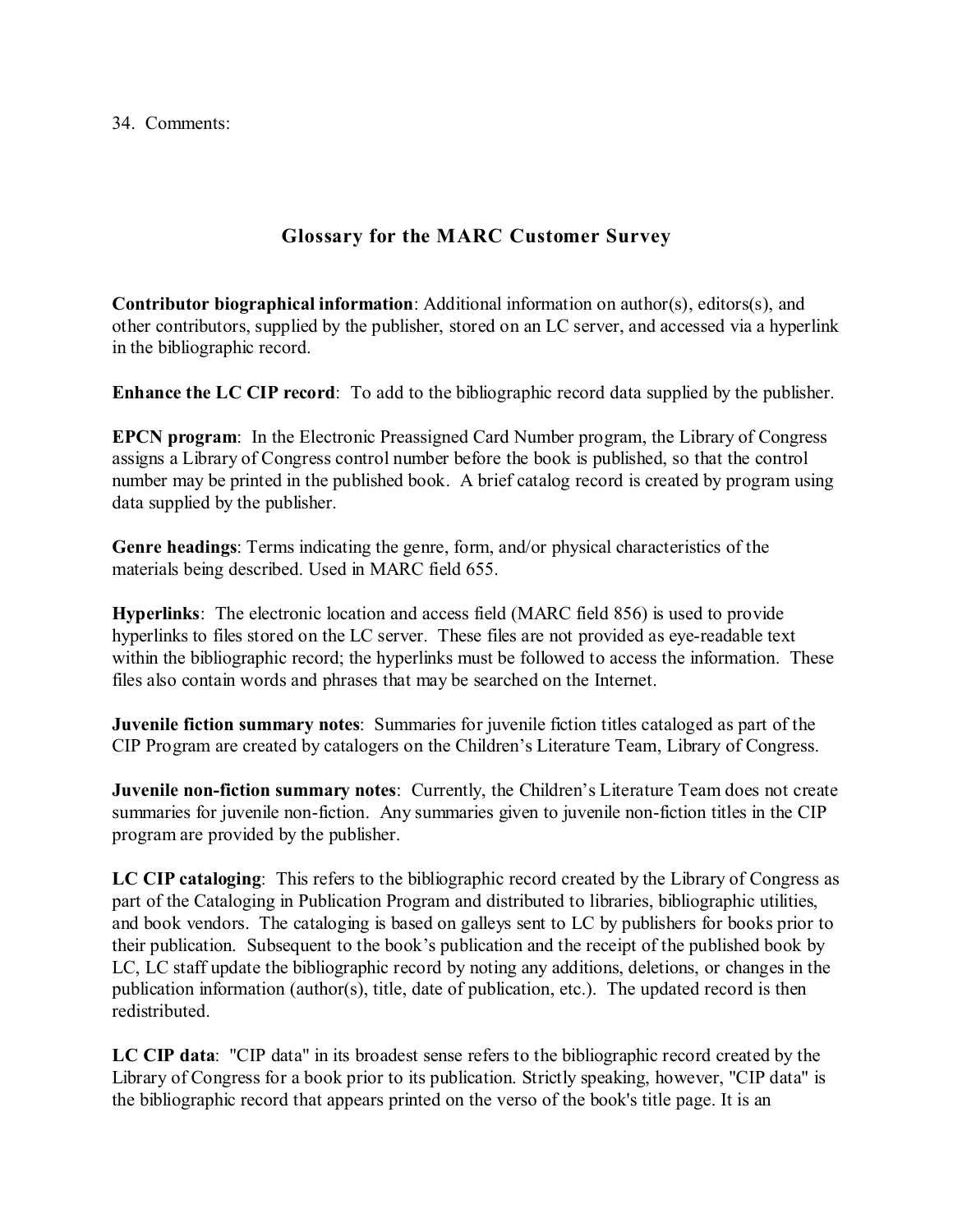abbreviated version of the machine-readable record (or MARC record) that resides on the Library's database and which is distributed to libraries, bibliographic utilities, and book vendors.

**LC juvenile subject headings**: LC subject headings for children's literature conform to the LC Annotated Card Program for juvenile literature section of the Library of Congress Subject Headings. These subject headings are denoted by the use of **1** in the first indicator of the 6XX field.

**National Library of Medicine (NLM) subject headings**: These subject headings are taken from the MeSH (Medical Subject Headings) controlled vocabulary thesaurus and are assigned by the National Library of Medicine.

**Publisher description**: A description of the work, supplied by the publisher, stored on an LC server, and accessed via a hyperlink in the bibliographic record.

**Publisher-supplied summaries**: CIP publishers may elect to provide summaries for all titles they submit to the CIP Program with the exception of juvenile fiction. These summaries must conform to guidelines established by the Library of Congress regarding content, style, and formatting.

**Reviews**: Third-party book reviews, stored on an LC server, and accessed via a hyperlink in the bibliographic record.

**Sample text**: Selected text, supplied by the publisher, stored on an LC server, and accessed via a hyperlink in the bibliographic record.

**Summary notes**: The summary note is a brief and objective statement of what the book is about, appears as part of the bibliographic record in eye-readable text, and contains words and phrases that may be searched in most online library catalogs.

**Table of contents notes**: The formatted contents note appears as part of the bibliographic record in eye-readable text and contains words and phrases that may be searched in most online library catalogs.

**Table of contents (hyperlink)**: A contents note stored on an LC server and accessed via a hyperlink in the bibliographic record.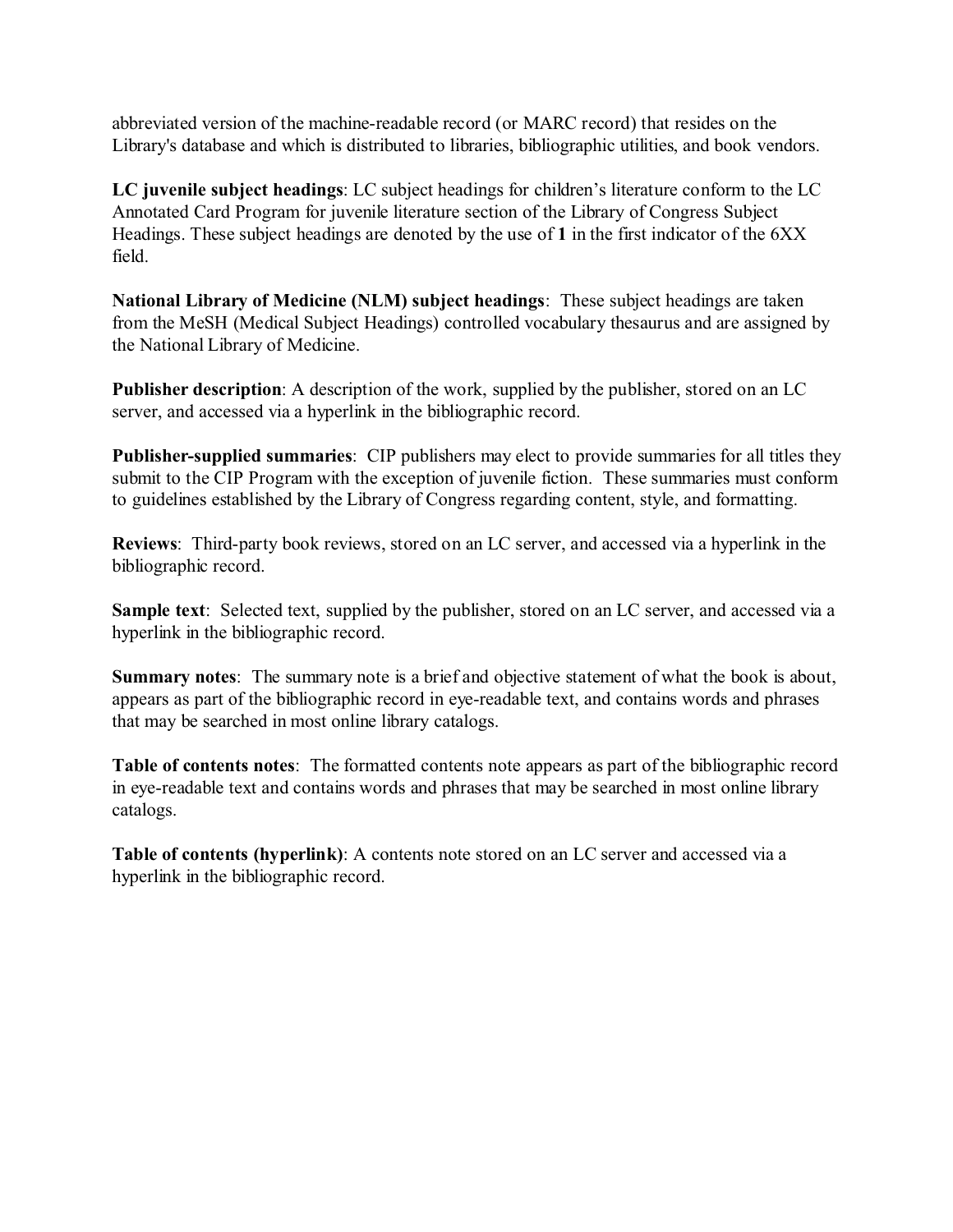# **2006 CIP Survey Libraries Survey**

### **Section I - Library Profile**

1. Name of Respondent: \_\_\_\_\_\_\_\_\_\_\_\_\_\_\_\_\_\_\_\_\_\_\_\_\_\_\_\_\_\_\_\_\_\_\_\_\_\_\_\_\_\_\_\_\_\_\_ 2. Job title: 3. Name of library or library system: 4. Phone: \_\_\_\_\_\_\_\_\_\_\_\_\_\_\_\_\_\_\_\_\_\_\_\_\_\_\_\_\_\_\_\_\_\_\_\_\_\_\_\_\_\_\_\_\_\_\_\_\_\_\_\_\_\_\_\_\_\_\_ 5. Email: \_\_\_\_\_\_\_\_\_\_\_\_\_\_\_\_\_\_\_\_\_\_\_\_\_\_\_\_\_\_\_\_\_\_\_\_\_\_\_\_\_\_\_\_\_\_\_\_\_\_\_\_\_\_\_\_\_\_\_\_ 6. Homepage: \_\_\_\_\_\_\_\_\_\_\_\_\_\_\_\_\_\_\_\_\_\_\_\_\_\_\_\_\_\_\_\_\_\_\_\_\_\_\_\_\_\_\_\_\_\_\_\_\_\_\_\_\_\_\_\_ 7. Categorize your library. Academic \_\_\_\_ Public \_\_\_\_\_\_ School Pre-K - elementary Middle school - high school Special \_\_\_\_ Other (please specify): 8. Approximate size of your library's collection: a. Under 5,000 b.  $5,000 - 15,000$ c. 15,000 - 50,000 \_\_\_\_\_ d. 50,000 - 100,000 \_\_\_\_\_ e.  $100,000 - 250,000$ f. 250,000 - 500,000 \_\_\_\_\_ g.  $500,000 - 1,000,000$ h.  $1,000,000 - 5,000,000$ i. Over  $5,000,000$ 

9. Identify your source(s) of LC CIP cataloging. Choose all that apply.

Auto-Graphics \_\_\_\_\_ Baker & Taylor Book Where Bound to Stay Bound \_\_\_\_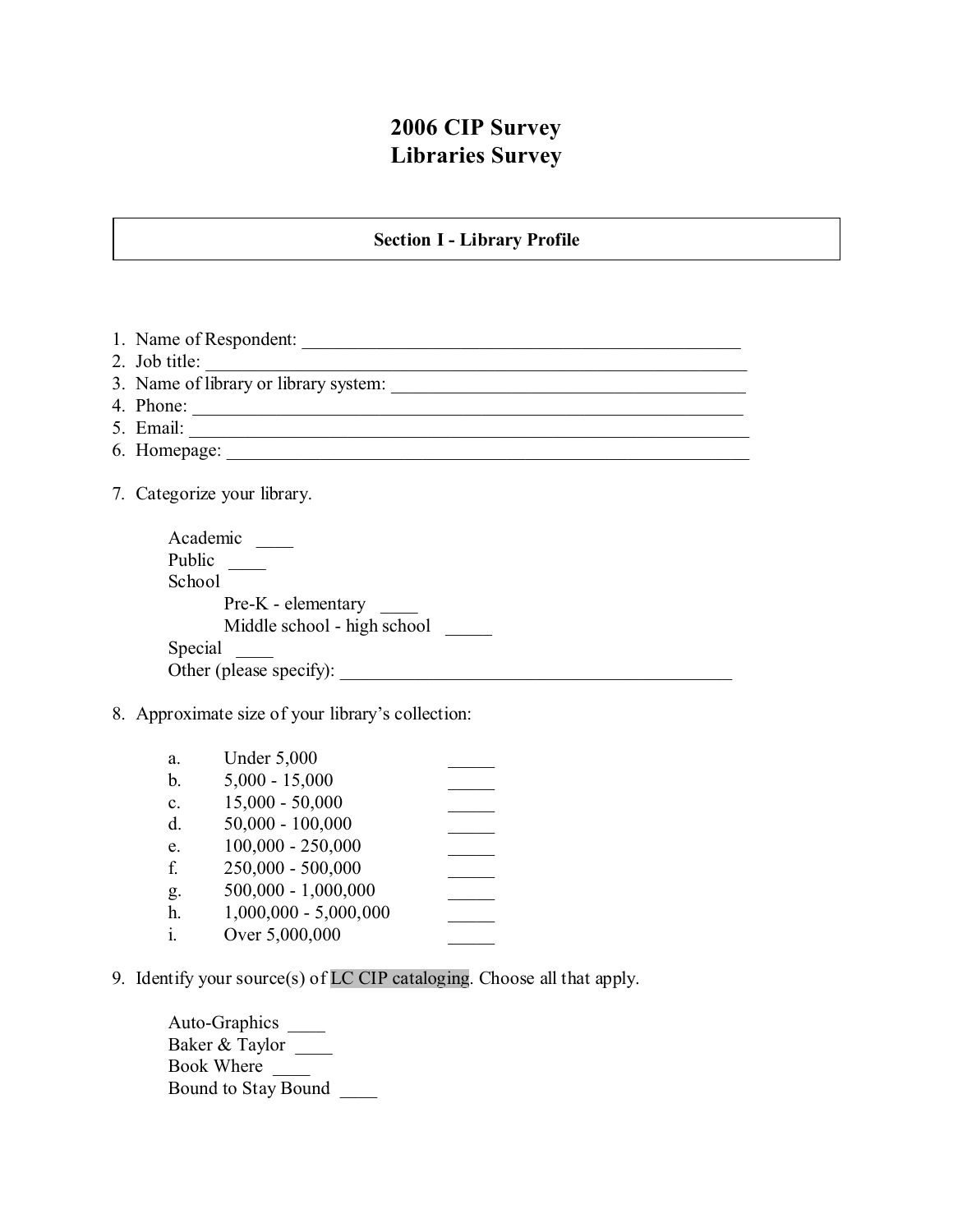Brodart \_\_\_\_ Coutts Library Services \_\_\_\_ Follett Library Resources \_\_\_\_ Ingram Library Services \_\_\_\_  $LC$  catalog LC CIP data printed in the book Library consortium **MARCIVE** OCLC \_\_\_\_ Polaris Library System \_\_\_\_  $RLG$ TLC (The Library Corporation) \_\_\_\_ YBP Library Services \_\_\_\_\_  $Z39.50$  search Other (please specify):

### **Section II - Current CIP Products**

10. Do you use LC CIP cataloging before the book is published? \_\_\_ yes \_\_\_\_ no

11. Do you use LC CIP data printed in the book? yes no

Use the following rating scale for questions 12-32:

- 0 Not applicable
- 1 Not useful
- 2 Somewhat useful
- 3 Useful
- 4 Very useful

12. Rate the usefulness of LC subject headings for medical titles when the National Library of Medicine (NLM) subject headings are present on the same record:

13. Rate the usefulness of NLM subject headings for medical titles when LC subject headings are present on the same record: \_\_\_\_\_

14. Rate the usefulness of LC juvenile subject headings for juvenile *fiction*: \_\_\_\_\_

15. Rate the usefulness of LC juvenile subject headings for juvenile *non-fiction*: \_\_\_\_\_

16. Rate the usefulness of summary notes in general:

17. Rate the usefulness of juvenile *fiction* summary notes: \_\_\_\_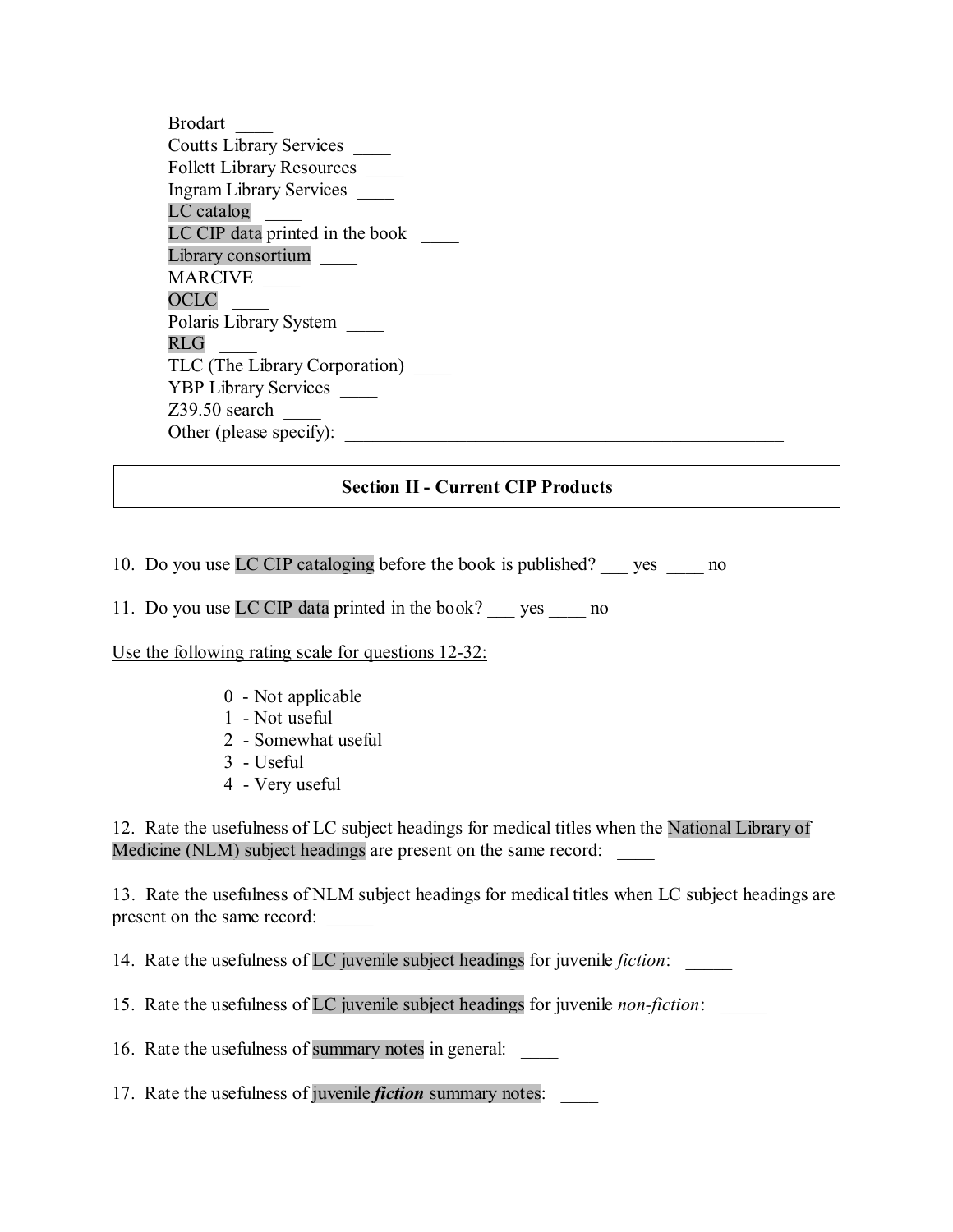- 18. Rate the usefulness of juvenile *non-fiction* summary notes:
- 19. Rate the usefulness of publisher-supplied summary notes: \_\_\_\_
- 20. Rate the usefulness of table of contents notes:
- 21. Rate the usefulness of hyperlinks providing access for table of contents:
- 22. Rate the usefulness of hyperlinks providing access for publisher description:
- 23. Rate the usefulness of hyperlinks providing access for contributor biographical information:

24. Rate the usefulness of hyperlinks providing access for sample text:

25. Rate the usefulness of hyperlinks providing access for reviews:

26. Rate the usefulness of genre headings (e.g., science fiction, western, detective/mystery) in LC CIP records for works of American fiction: \_\_\_\_

27. Rate the usefulness of LC CIP data **in the book** for the following:

a. Acquisitions:

 $\mathcal{L}$ 

- b. Cataloging:
- c. Routing books to appropriate staff.
- d. Public service: \_\_\_\_\_

28. If there is another aspect of usefulness of LC CIP data **in the book** not listed above, please describe and rate:

29. For the LC CIP data **in the book**, rate the usefulness for each of the data elements listed below:

- a. Library of Congress Control Number \_\_\_\_
- b. International Standard Book Number
- c. LC call number
- d. NLM call number \_\_\_\_
- e. Decimal classification number
- f. Main entry \_\_\_\_\_\_
- g. Title \_\_\_\_
- h. Edition statement
- i. Series
- $j.$  Juvenile literature summary notes
- k. Other summary notes
- l. Bibliographical references and/or index notes \_\_\_\_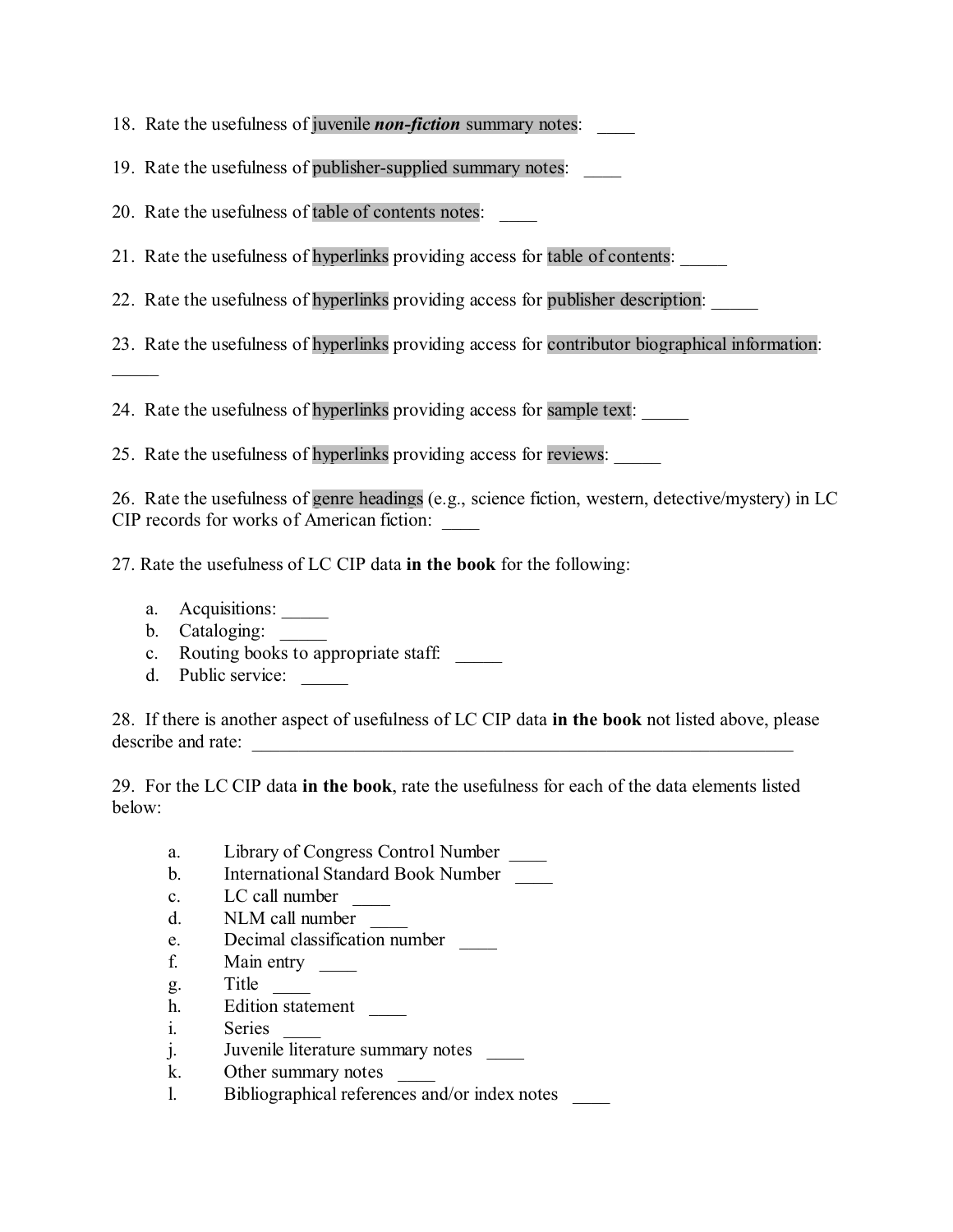- m. LC subject headings
- n. LC juvenile subject headings
- o. NLM subject headings
- p. Added entries

30. Rate the usefulness of LC CIP cataloging **in MARC format** for the following:

- a. Acquisitions: \_\_\_\_\_
- b. Cataloging: \_\_\_\_\_
- c. Public service:

31. If there is another aspect of usefulness of LC CIP cataloging **in MARC format** not listed above, please describe and rate: \_\_\_\_\_\_\_\_\_\_\_\_\_\_\_\_\_\_\_\_\_\_\_\_\_\_\_\_\_\_\_\_\_\_\_\_\_\_\_\_\_\_

32. Rate the usefulness of LC CIP cataloging after LC has received the book and upgraded/completed the CIP record: \_\_\_\_\_

33. Do you upgrade/complete an LC CIP record in your local catalog? yes no

34. If you upgrade/complete an LC CIP record in your local catalog, do you also upgrade the record in your bibliographic utility? yes no applicable

35. Regardless of whether you upgrade the CIP record or download the CIP record that another library has upgraded, do you ultimately download the LC-completed CIP record when it becomes available? \_\_\_\_ yes \_\_\_\_ no

Use the following rating scale for questions 36-37:

- 0 Not applicable
- 1 Not useful
- 2 Somewhat useful
- 3 Useful
- 4 Very useful

36. For the LC CIP cataloging in MARC format for **pre-publication** records, rate the usefulness for each of the data elements listed below:

- a. International Standard Book Number
- b. LC call number
- c. NLM call number
- d. Decimal classification number \_\_\_\_
- e. Main entry
- f. Title  $\frac{1}{\sqrt{2\pi}}$
- g. Edition statement \_\_\_\_
- h. Series \_\_\_\_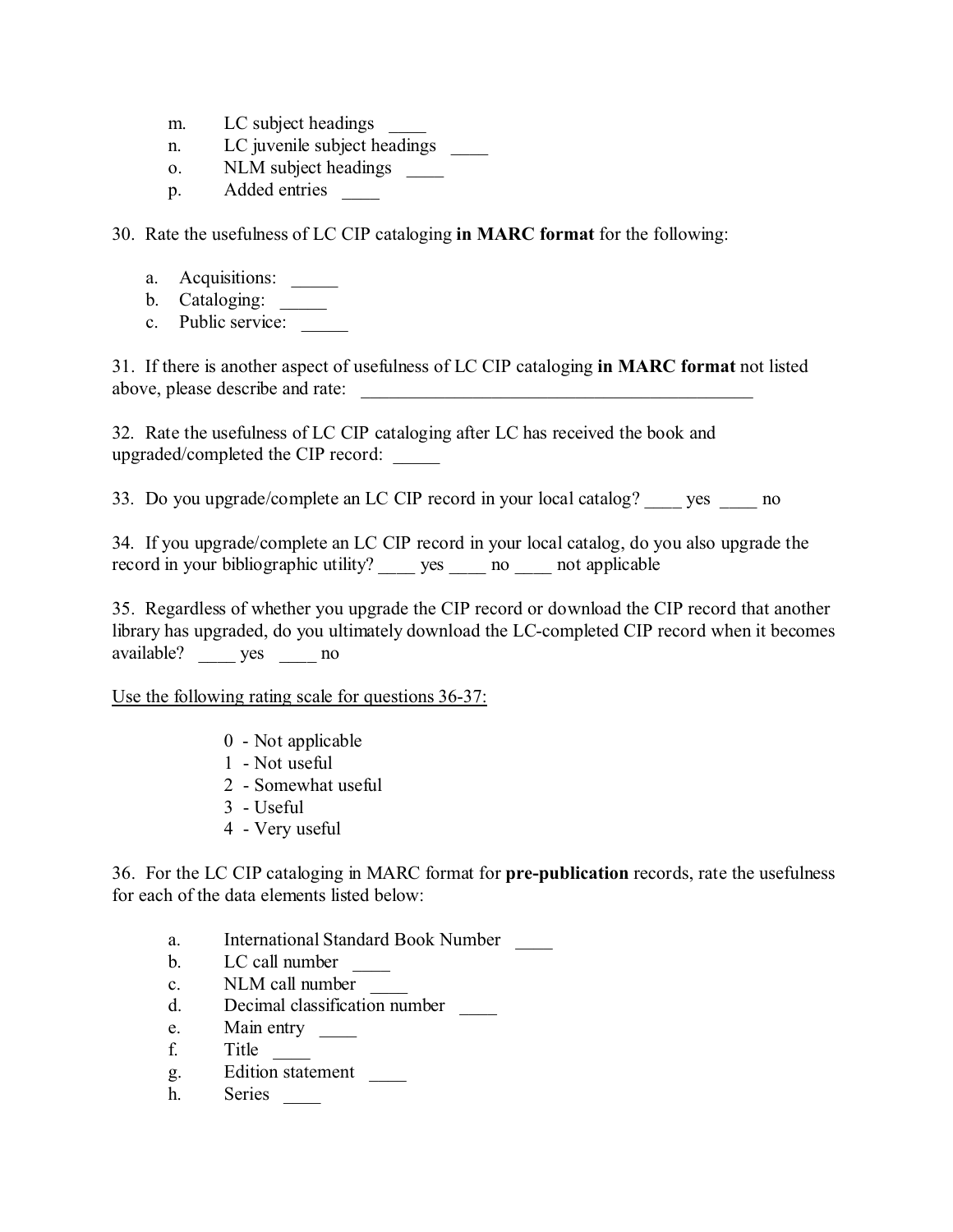- i. Juvenile literature summary notes
- j. Other summary notes
- k. Bibliographical references and/or index notes \_\_\_\_\_
- l. Table of contents \_\_\_\_
- m. LC subject headings
- n. LC juvenile subject headings
- o. NLM subject headings
- p. Added entries
- q. Projected publication date

37. For the LC CIP cataloging in MARC format for **post-publication** records, rate the usefulness for each of the data elements listed below:

- a. International Standard Book Number \_\_\_\_
- b. LC call number
- c. NLM call number
- d. Decimal classification number \_\_\_\_
- e. Main entry \_\_\_\_\_\_
- f. Title \_\_\_\_
- g. Edition statement \_\_\_\_
- h. Physical description
- i. Series
- j. Juvenile literature summary notes
- k. Other summary notes
- l. Bibliographical references and/or index notes \_\_\_\_
- m. Table of contents
- n. LC subject headings
- o. LC juvenile subject headings \_\_\_\_\_\_
- p. NLM subject headings
- q. Added entries

#### Use the following rating scale for questions 38-39:

- 0 Not applicable
- 1 Poor
- 2 Good
- 3 Very good
- 4 Excellent

38. Rate the **bibliographic accuracy** (e.g., accuracy in choice and form of access points and notes) of CIP cataloging for each of the data elements listed below:

- a. International Standard Book Number
- b. LC call number
- c. NLM call number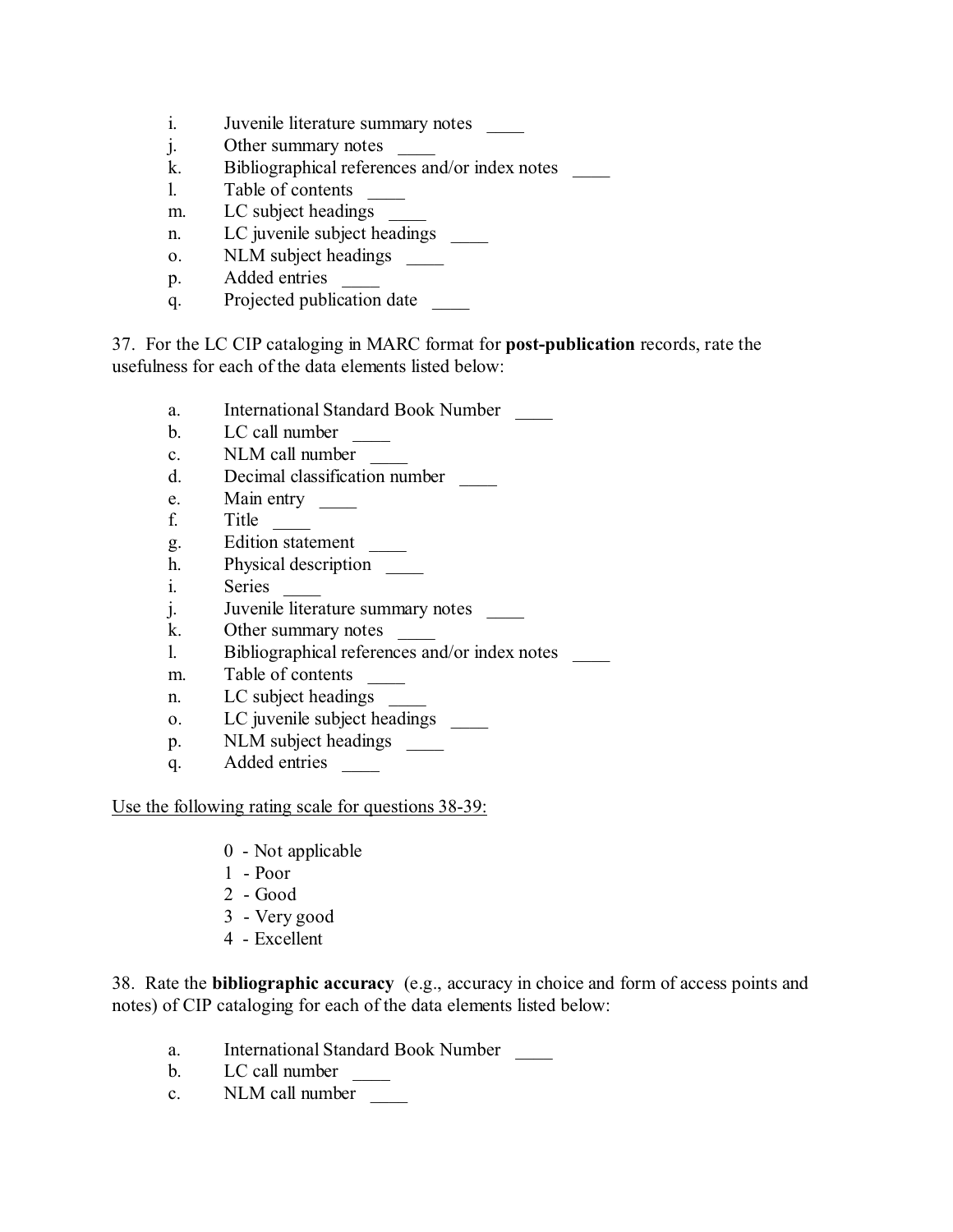- d. Decimal classification number \_\_\_\_
- e. Main entry
- f. Title \_\_\_\_
- g. Edition statement \_\_\_\_\_\_
- h. Physical description
- i. Series
- j. Juvenile literature summary notes
- k. Other summary notes \_\_\_\_
- l. Bibliographical references and/or index notes \_\_\_\_
- m. Table of contents \_\_\_\_\_\_\_
- n. LC subject headings
- o. LC juvenile subject headings
- p. NLM subject headings \_\_\_\_\_\_
- q. Added entries

#### 39. Rate the **typographical accuracy** of CIP cataloging: \_\_\_\_

Use the following rating scale for questions 40-42:

- 0 Not applicable
- 1 No importance
- 2 Some importance
- 3 Important
- 4 Very important

40. Rate the importance of the following benefits of the LC CIP Program to your library:

- a. Improvement in quality of cataloging
- b. Standardization of bibliographic records
- c. Redirection of funds for other purposes
- d. Speed books to users

 $\overline{\phantom{a}}$ 

- e. Enhance products or services (e.g., bibliographies, alert services, etc.) for your customers \_\_\_\_
- f. Speed products or services (e.g., bibliographies, alert services, etc.) to customers

41. If there is a benefit of the LC CIP program to your library not listed above, please describe and rate:

42. Rate the overall importance of the LC CIP Program to your library: \_\_\_\_\_\_\_\_\_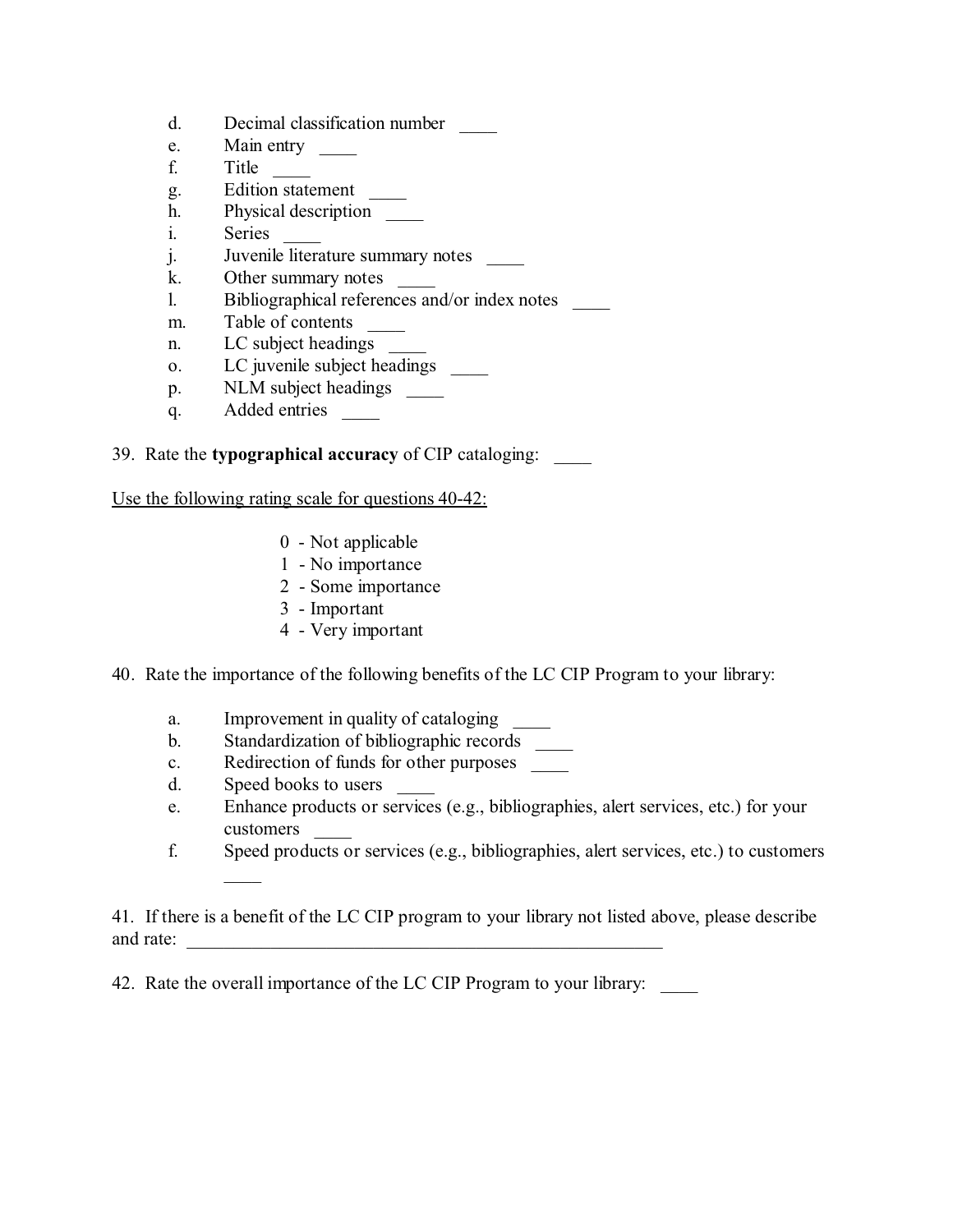#### 43. Comments on Section II:

## **Section III - Possible Future CIP Products**

44. Would you be interested in having LC send you MARC CIP records? yes no

45. Would you be interested in having LC send you MARC CIP records according to a profile (e.g., by classification number, etc.)? \_\_\_\_ yes \_\_\_\_ no

46. If LC CIP data is *not* printed in the book, do you need some indication in the book that an LC CIP record is available online? \_\_\_\_\_ yes \_\_\_\_\_ no

47. If LC were to limit the updating/completing of CIP records to only those books being kept in the LC collections (therefore excluding books such as large print editions), approximately 10% of the 54,000 LC CIP records each year would not be updated by LC. Would this reduction in the number of LC-completed CIP records be acceptable to you?

\_\_\_\_ yes \_\_\_\_ no

48. If LC were to discontinue updating/completing CIP records upon receipt of the published book, would this be acceptable to you? yes no

Use the following rating scale for questions 49-51.

- 0 No impact
- 1 Slight impact
- 2 Some impact
- 3 Significant impact
- 4 Extremely positive impact
- 5 Not applicable

49. If the Library of Congress can enhance the CIP record with the following publisher-provided data, evaluate the positive impact that each enhancement might have on your operations:

- a. Book jacket image
- b. Book jacket blurb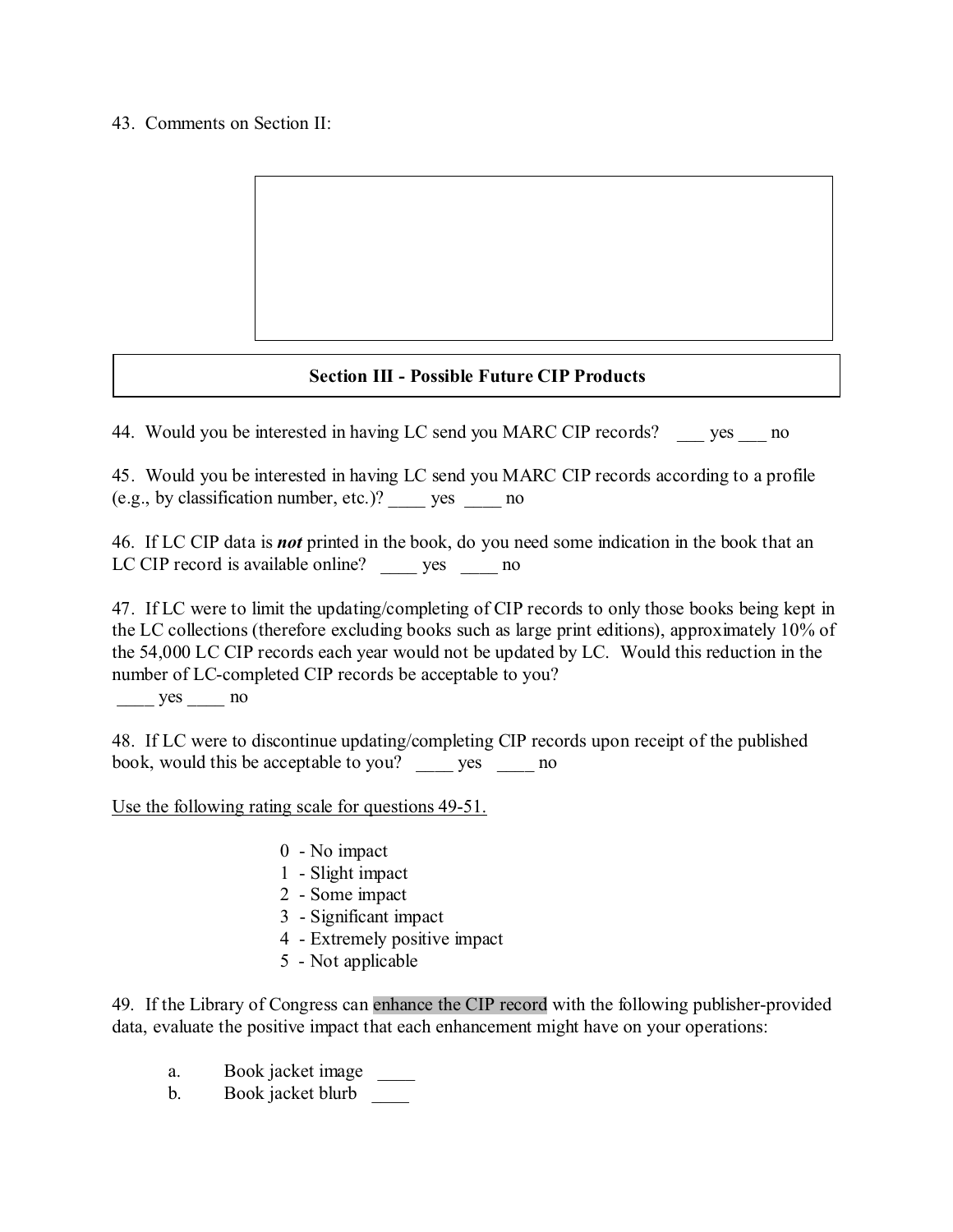- c. Book index(es) \_\_\_\_
- d. Sample text
- e. Additional author information
- f. Book reviews \_\_\_\_
- g. Publisher homepage
- h. URL for online purchase of book
- i. Price

50. Evaluate the positive impact on your operations that may result if the types of publications listed below, currently out-of-scope, were cataloged as part of the LC CIP program:

- a. Audio discs/tapes
- b. Video discs/tapes
- c. Slide sets and filmstrips \_\_\_\_\_
- d. Multimedia packages \_\_\_\_\_
- e. Mass market paperbacks \_\_\_\_\_
- f. Textbooks below college level \_\_\_\_\_
- g. Microforms originally published in other formats \_\_\_\_\_
- h. Musical scores
- i. Expendable educational materials (workbooks, teachers manuals, etc.)
- j. E-books
- k. Self-published (books paid for or subsidized by individual authors or published by a house publishing the works of only one author)
- l. Prominent non-U.S. publishers (exclusive of multinationals that list a U.S. city in the imprint)

51. Evaluate the negative impact on your operations that may result if the types of publications listed below were no longer cataloged as part of the LC CIP program:

- a. Large print editions
- b. Clinical medical titles (NLM would continue to provide CIP cataloging)
- c. Non-English publications (currently, Spanish) \_\_\_\_\_
- d. "How to" or do-it-yourself manuals
- e. College level or above textbooks
- f. Devotional/inspirational books \_\_\_\_\_
- g. Phonics books \_\_\_\_\_
- h. Repackaged editions including boxed sets
- i. Children's books that are derived ("tie-ins") from movies, TV shows, comics, video games, toys, food, etc.
- j. Chapter books designed for beginning readers

Use the following rating scale for question 52.

- 0 No opinion
- 1 Not interested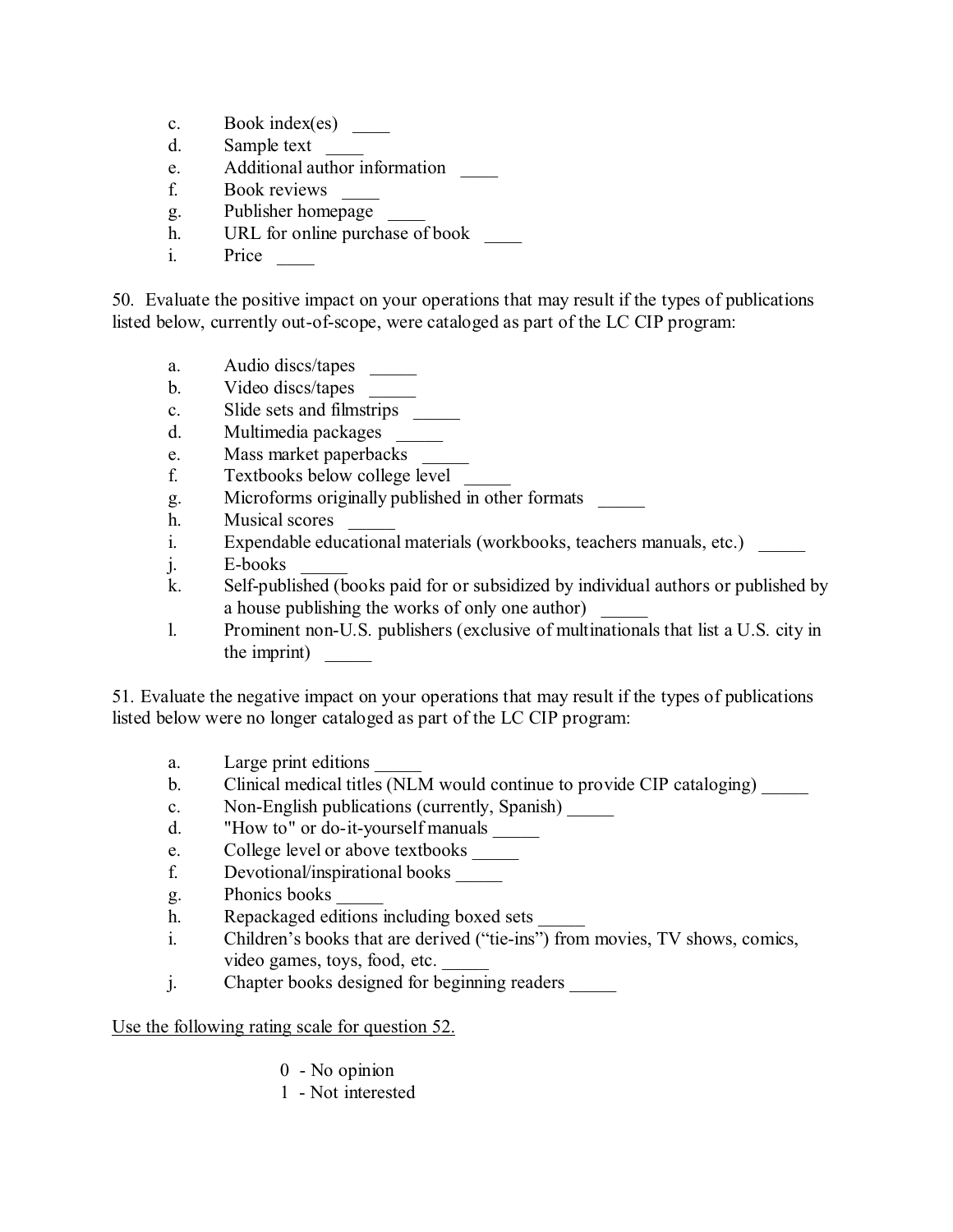- 2 Somewhat interested
- 3 Interested
- 4 Very interested

52. If LC provided access to its ECIP cataloging system, would your library be interested in enhancing CIP records with additional information by providing:

- a. Book jacket image \_\_\_\_\_\_
- b. Book jacket blurb \_\_\_\_\_
- c. Book index(es) \_\_\_\_\_
- d. Sample text
- e. Additional author information
- f. Book reviews \_\_\_\_
- g. Publisher homepage \_\_\_\_
- h. URL for online purchase of book
- i. Price \_\_\_\_\_\_\_\_

53. How interested would you be in becoming an ECIP cataloging partner with LC and assuming responsibility for cataloging ECIPs from specific publishers and/or within specific subject areas?

54. Comments on Section II:

 $\mathcal{L}$ 

# **Section IV - Electronic Preassigned Control Number (EPCN)**

55. The EPCN program automatically creates brief records from publisher-provided information for forthcoming books not included in the LC CIP program. Would you be interested in receiving these records? \_\_\_\_\_ yes \_\_\_\_\_ no

56. Comments: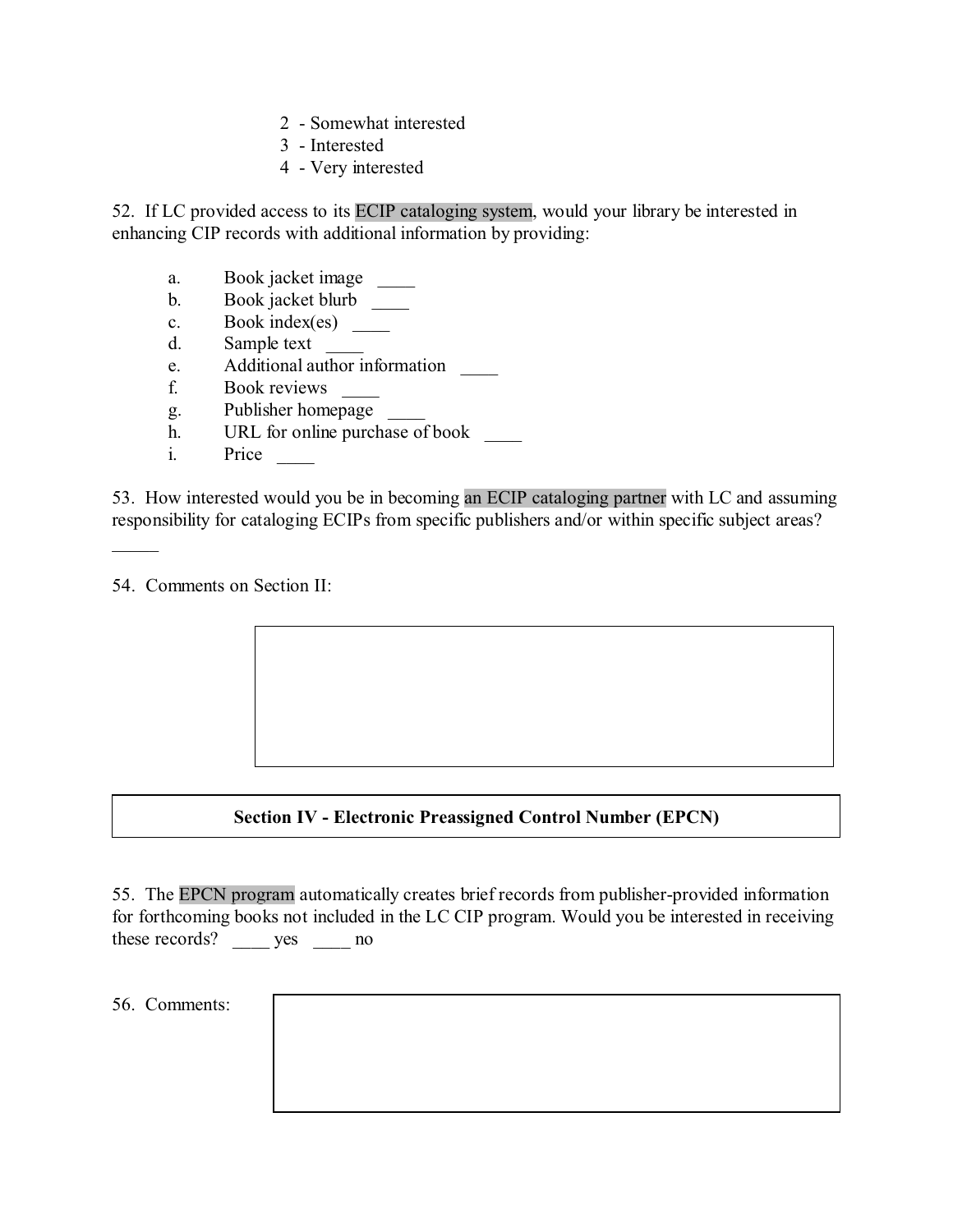# **Glossary for the Library Survey**

**Contributor biographical information**: Additional information on author(s), editors(s), and other contributors, supplied by the publisher, stored on an LC server, and accessed via a hyperlink in the bibliographic record.

**ECIP cataloging partner**: A library that participates in the electronic CIP program by using the ECIP cataloging system and creating bibliographic records for titles submitted for CIP cataloging.

**ECIP cataloging system**: A Library of Congress online system designed to aid in the cataloging of electronically-submitted works as part of the Cataloging-in-Publication Program. In addition to the cataloging module of the LC integrated library system, there are two basic components: (1) Traffic Manager, which allows access to the electronic galley submitted by the publisher, and (2) a text capture and electronic conversion program to aid in the creation of the bibliographic record.

**Enhance the LC CIP record**: To add to the bibliographic record data supplied by the publisher.

**EPCN program**: In the Electronic Preassigned Card Number program, the Library of Congress assigns a Library of Congress control number before the book is published, so that the control number may be printed in the published book. A brief catalog record is created by program using data supplied by the publisher.

**Genre headings**: Terms indicating the genre, form, and/or physical characteristics of the materials being described. Used in MARC field 655.

**Hyperlinks**: The electronic location and access field (MARC field 856) is used to provide hyperlinks to files stored on the LC server. These files are not provided as eye-readable text within the bibliographic record; the hyperlinks must be followed to access the information. These files also contain words and phrases that may be searched on the Internet.

**Juvenile fiction summary notes**: Summaries for juvenile fiction titles cataloged as part of the CIP Program are created by catalogers on the Children's Literature Team, Library of Congress.

**Juvenile non-fiction summary notes**: Currently, the Children's Literature Team does not create summaries for juvenile non-fiction. Any summaries given to juvenile non-fiction titles in the CIP program are provided by the publisher.

**LC catalog**: The catalog of the Library of Congress may be accessed, and individual records retrieved, in two ways: (1) the OPAC -<http://catalog.loc.gov/> ; and (2) the Z39.50 gateway <http://www.loc.gov/z3950/gateway.html>.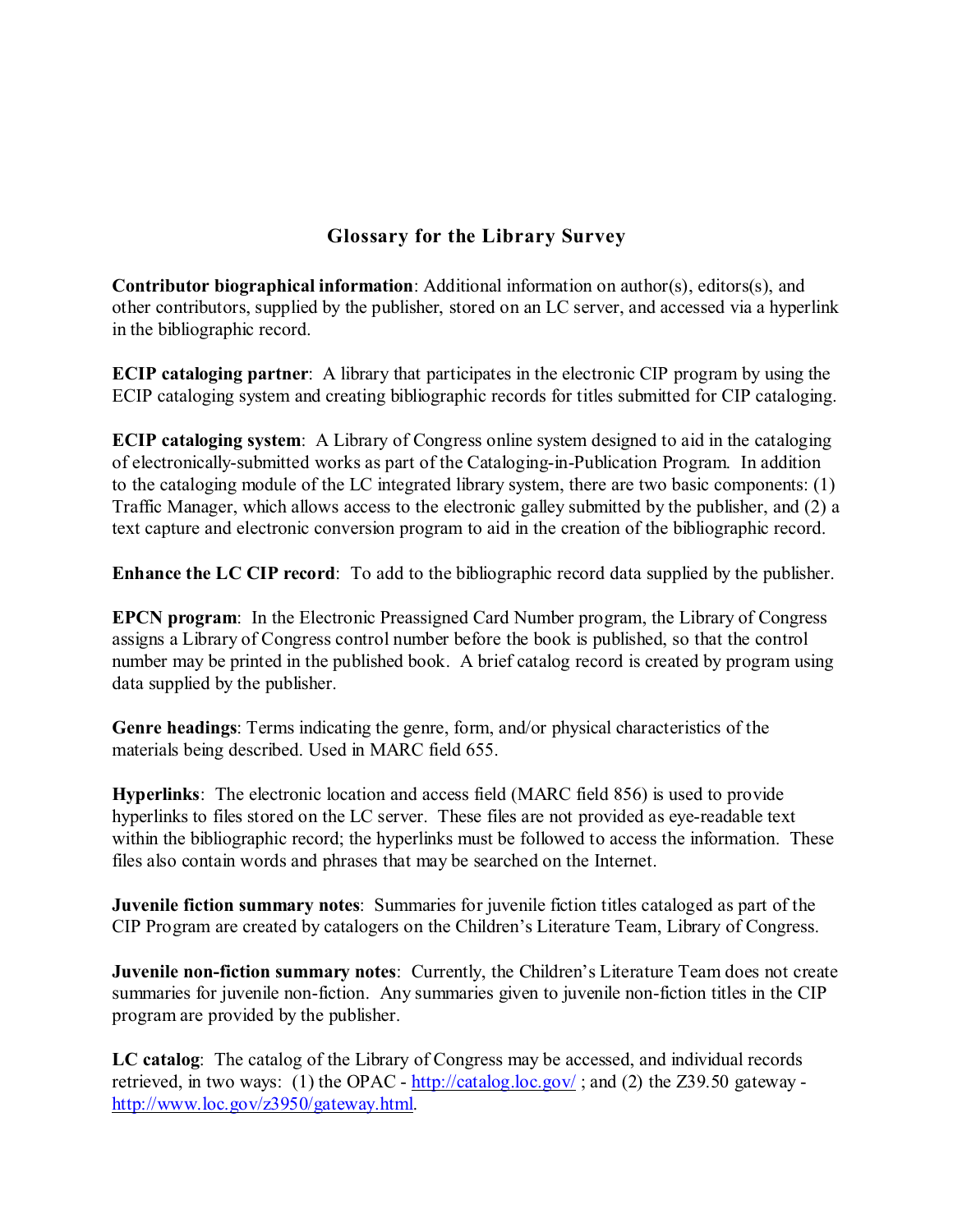**LC CIP cataloging**: This refers to the bibliographic record created by the Library of Congress as part of the Cataloging in Publication Program and distributed to libraries, bibliographic utilities, and book vendors. The cataloging is based on galleys sent to LC by publishers for books prior to their publication. Subsequent to the book's publication and the receipt of the published book by LC, LC staff update the bibliographic record by noting any additions, deletions, or changes in the publication information (author(s), title, date of publication, etc.). The updated record is then redistributed.

**LC CIP data**: "CIP data" in its broadest sense refers to the bibliographic record created by the Library of Congress for a book prior to its publication. Strictly speaking, however, "CIP data" is the bibliographic record that appears printed on the verso of the book's title page. It is an abbreviated version of the machine-readable record (or MARC record) that resides on the Library's database and which is distributed to libraries, bibliographic utilities, and book vendors.

**LC juvenile subject headings**: LC subject headings for children's literature conform to the LC Annotated Card Program for juvenile literature section of the Library of Congress Subject Headings. These subject headings are denoted by the use of **1** in the first indicator of the 6XX field.

**Library consortium**: Cooperative library association, often based on region or type of library.

**National Library of Medicine (NLM) subject headings**: These subject headings are taken from the MeSH (Medical Subject Headings) controlled vocabulary thesaurus and are assigned by the National Library of Medicine.

**OCLC**: **O**nline **C**omputer **L**ibrary **C**enter - a large bibliographic utility located in Ohio.

**Publisher description**: A description of the work, supplied by the publisher, stored on an LC server, and accessed via a hyperlink in the bibliographic record.

**Publisher-supplied summaries**: CIP publishers may elect to provide summaries for all titles they submit to the CIP Program with the exception of juvenile fiction. These summaries must conform to guidelines established by the Library of Congress regarding content, style, and formatting.

**Reviews**: Third-party book reviews, stored on an LC server, and accessed via a hyperlink in the bibliographic record.

**RLG**: **R**esearch **L**ibraries **G**roup - a large bibliographic utility located in California.

**Sample text**: Selected text, supplied by the publisher, stored on an LC server, and accessed via a hyperlink in the bibliographic record.

**Series statement**: the series as it appears on the item and then transcribed onto the MARC record, whether the transcribed form of series title is the same as the authorized form of series title or not.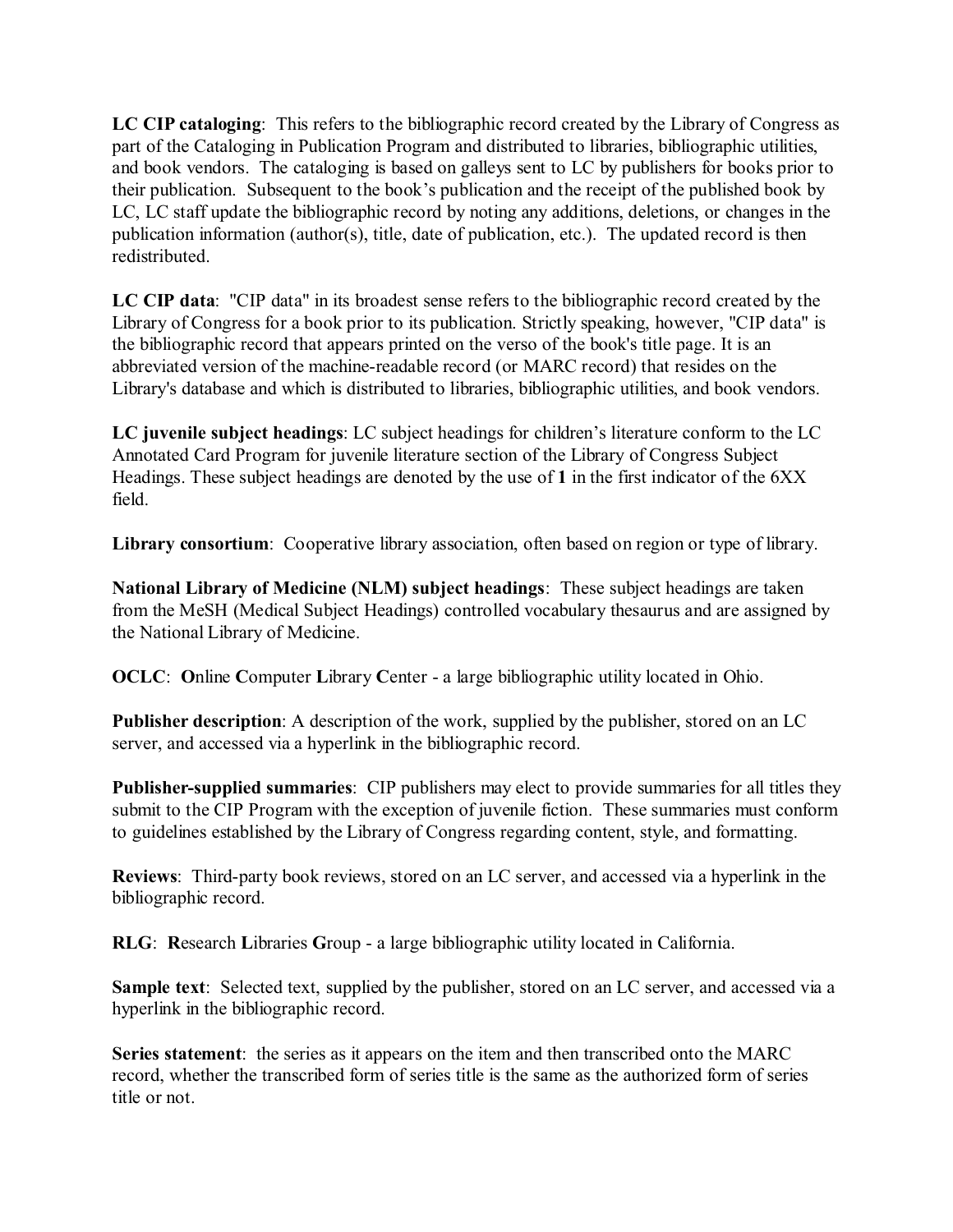Series added entry: the series in its authorized form, when that authorized form differs from the series as transcribed from the item.

**Summary notes**: The summary note is a brief and objective statement of what the book is about, appears as part of the bibliographic record in eye-readable text, and contains words and phrases that may be searched in most online library catalogs.

**Table of contents notes**: The formatted contents note appears as part of the bibliographic record in eye-readable text and contains words and phrases that may be searched in most online library catalogs.

**Table of contents**: A contents note stored on an LC server and accessed via a hyperlink in the bibliographic record.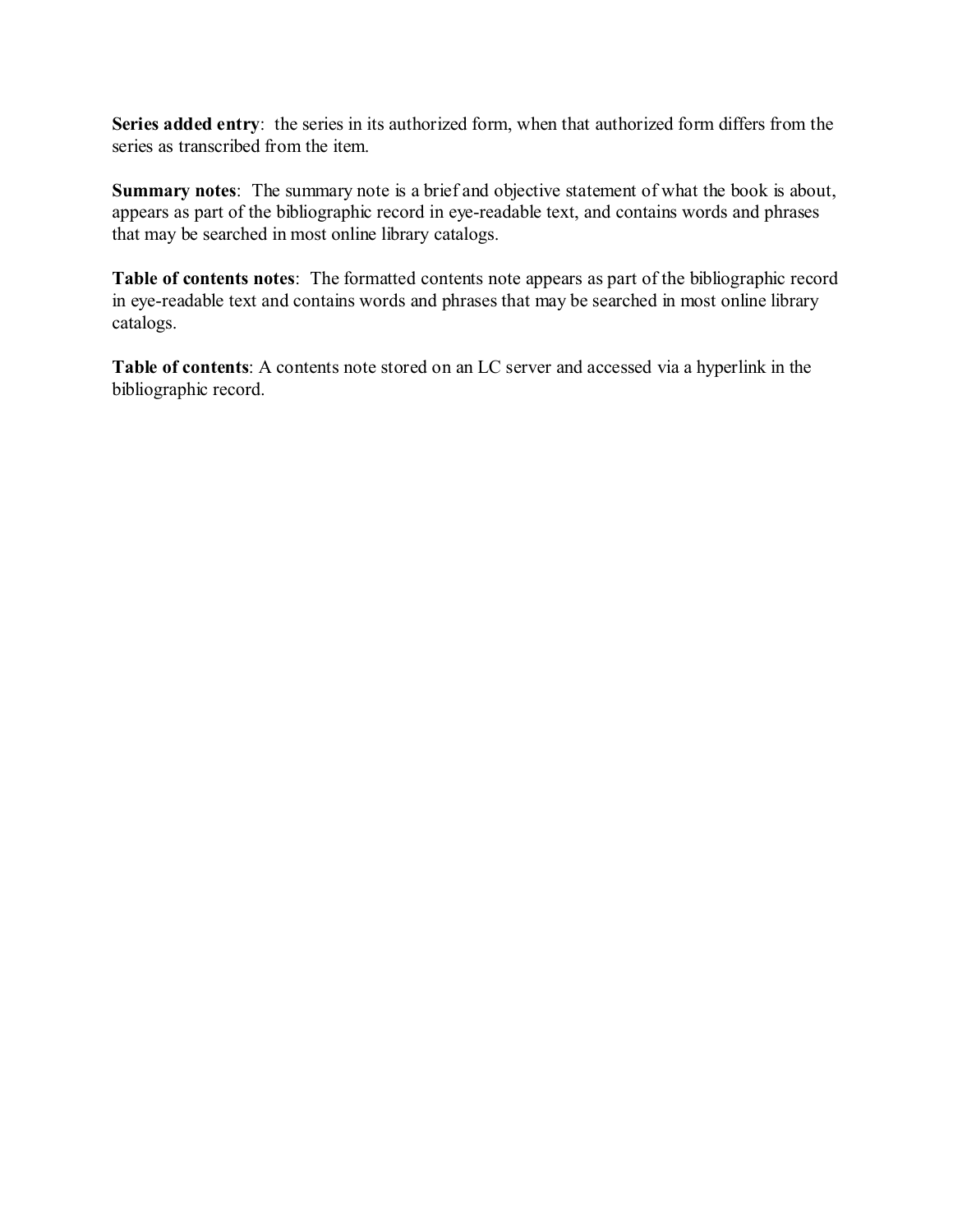# **2006 CIP Survey Publishers Survey**

#### **Section I - Publisher Profile**

1. Name of respondent: 2. Job title: 3. Name of publisher or imprint: 4. Phone: \_\_\_\_\_\_\_\_\_\_\_\_\_\_\_\_\_\_\_\_\_\_\_\_\_\_\_\_\_\_\_\_\_\_\_\_\_\_\_\_\_\_\_\_\_\_\_\_\_\_\_\_\_\_\_\_\_\_ 5. Email: \_\_\_\_\_\_\_\_\_\_\_\_\_\_\_\_\_\_\_\_\_\_\_\_\_\_\_\_\_\_\_\_\_\_\_\_\_\_\_\_\_\_\_\_\_\_\_\_\_\_\_\_\_\_\_\_\_\_ 6. Homepage for publisher or imprint: \_\_\_\_\_\_\_\_\_\_\_\_\_\_\_\_\_\_\_\_\_\_\_\_\_\_\_\_\_\_\_\_\_\_\_ 7. In what state is your main office located?

8. Check each of the programs in which you participate:

- a. Conventional (paper) CIP program
- b. Electronic CIP (ECIP) program
- c. Electronic Preassigned Control Number (EPCN) program
- 9. Approximate number of new titles that you published last year:

Less than  $5 \_\_\_\_\_\_\_\_\$ 5 to 14 \_\_\_\_\_ 15 to 24 \_\_\_\_\_ 25 to 49 \_\_\_\_\_ 50 to 99 \_\_\_\_\_ 100 to 249 \_\_\_\_\_ 250 to 499 \_\_\_\_\_ 500 to 1,000 More than  $1,000$ 

10. Of that total, approximate percentage you received from author or agent in machine-readable form:

> Less than  $5\%$ 5% to 14% \_\_\_\_ 15% to 29% \_\_\_\_ 30% to 49% \_\_\_\_ 50% to 74% \_\_\_\_ 75% to 99% \_\_\_\_ 100% \_\_\_\_

11. Do you print on demand? \_\_\_\_ yes \_\_\_\_ no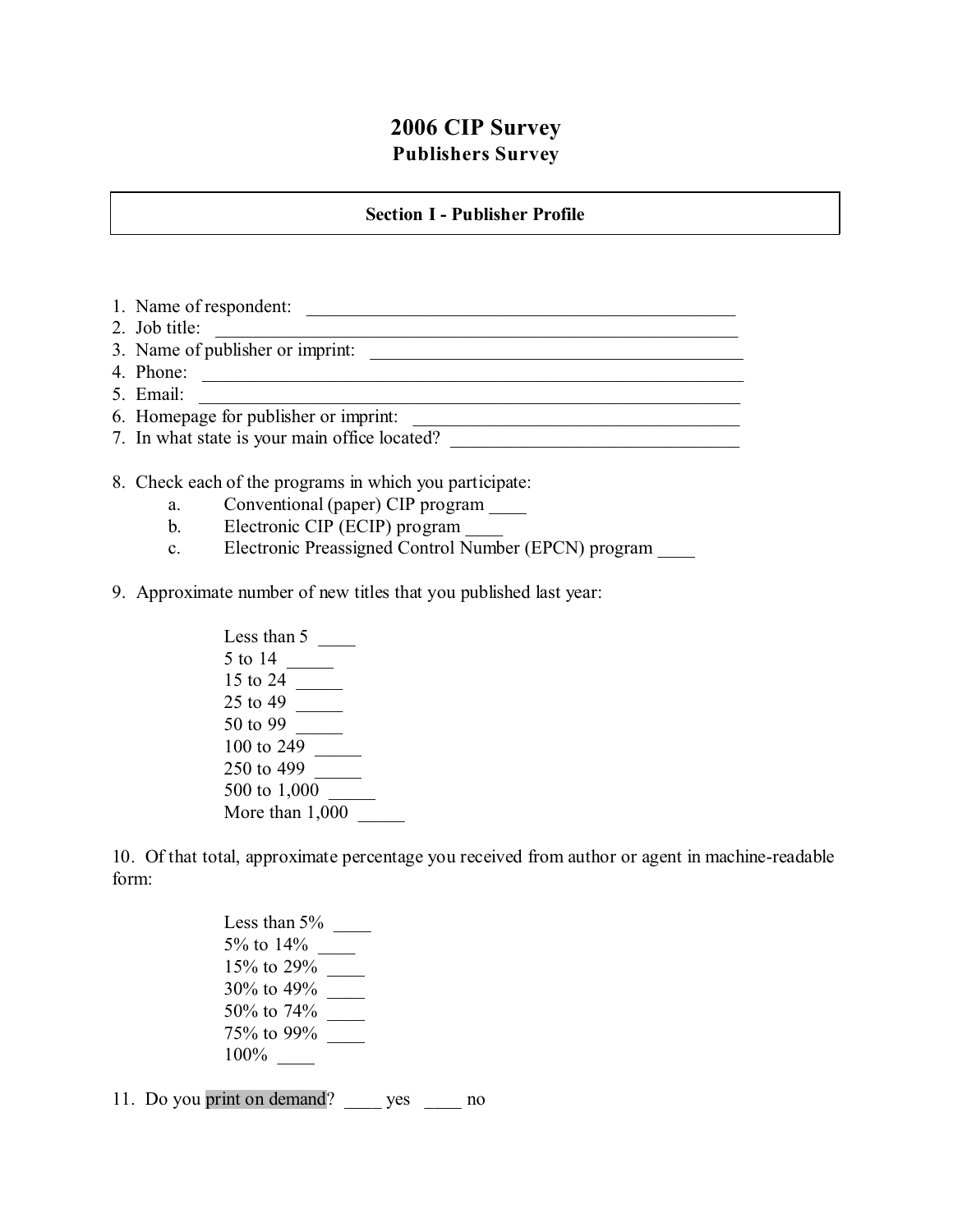12. If yes, approximate percentage of your total new title production published as print on demand last year:

> Less than 5% \_\_\_\_ 5% to 14% \_\_\_\_ 15% to 29% \_\_\_\_ 30% to 49% \_\_\_\_ 50% to 74% \_\_\_\_ 75% to 99% \_\_\_\_ 100% \_\_\_\_

13. Do you publish e-books? \_\_\_\_ yes \_\_\_\_ no

14. If yes, approximate percentage of your total new title production published as e-books last year:

> Less than 5% \_\_\_\_ 5% to 14% \_\_\_\_ 15% to 29% \_\_\_\_ 30% to 49% \_\_\_\_ 50% to 74% \_\_\_\_ 75% to 99% \_\_\_\_ 100%

15. Of the total number of e-books published last year, approximate percentage of e-books that were also published in ink-print:

> Less than 5% \_\_\_\_ 5% to 14% \_\_\_\_ 15% to 29% \_\_\_\_ 30% to 49% \_\_\_\_ 50% to 74% \_\_\_\_ 75% to 99% \_\_\_\_ 100% \_\_\_\_

16. If you do not currently publish e-books, do you expect to publish e-books within the next 2 years? yes no

17. What software application do you use to format content (e.g., manuscripts, galleys) in final form for publication?

> Adobe InDesign \_\_\_\_ Adobe Pagemaker \_\_\_\_ Microsoft Word \_\_\_\_\_ Corel WordPerfect \_\_\_\_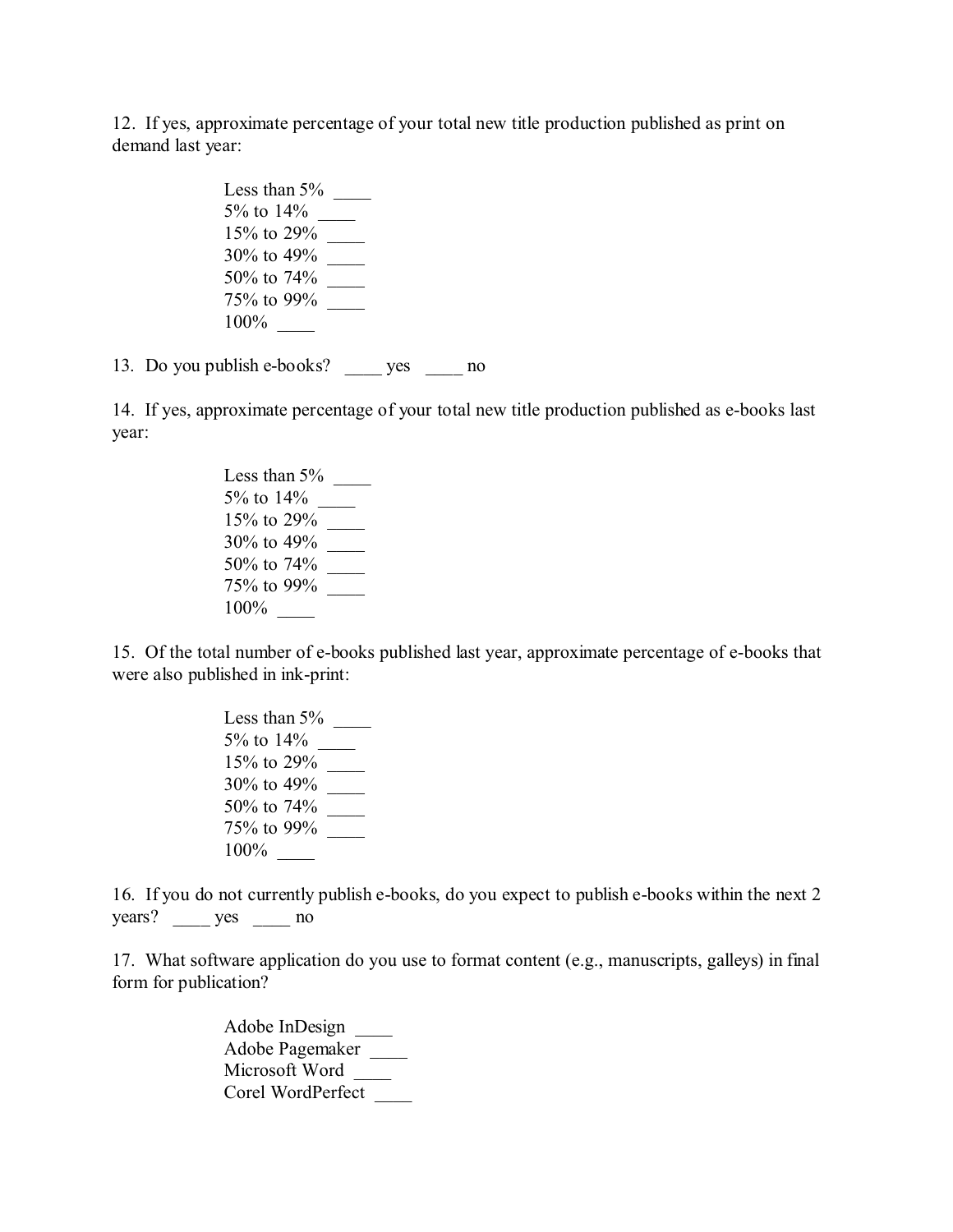Quark XPress \_\_\_\_ Other software application (please specify):

18. How long is a typical production lifecycle of a book? (i.e. from contract to publication)?

Less than 10 weeks 10 to 19 weeks \_\_\_\_ 20 to 34 weeks \_\_\_\_ 35 to 52 weeks \_\_\_\_ 53 to 79 weeks \_\_\_\_ 80 to 104 weeks \_\_\_\_ More than 104 weeks

19. On average, when during the publication cycle does cover art become available?

More than 10 weeks prior to printing \_\_\_\_\_\_ 6 to 10 weeks prior to printing \_\_\_\_ 1 to 5 weeks prior to printing \_\_\_\_ At same time as printing \_\_\_\_\_\_ 1 to 2 weeks after printing More than 2 weeks after printing \_\_\_\_

20. On average, when during the publication cycle is a request for LC CIP data sent to the Library of Congress?

> More than 52 weeks prior to printing 39 to 52 weeks prior to printing \_\_\_\_ 26 to 38 weeks prior to printing \_\_\_\_ 13 to 25 weeks prior to printing \_\_\_\_ 7 to 13 weeks prior to printing \_\_\_\_ Less than 7 weeks prior to printing

21. Do you create ONIX files? \_\_\_\_ yes \_\_\_\_ no

22. If you create ONIX files, approximate number created last year:

Less than 5 5 to 14 \_\_\_\_ 15 to 24 \_\_\_\_\_\_ 25 to 49 \_\_\_\_ 50 to 99 \_\_\_\_ 100 to 249 250 to 499 500 to 1,000 More than 1,000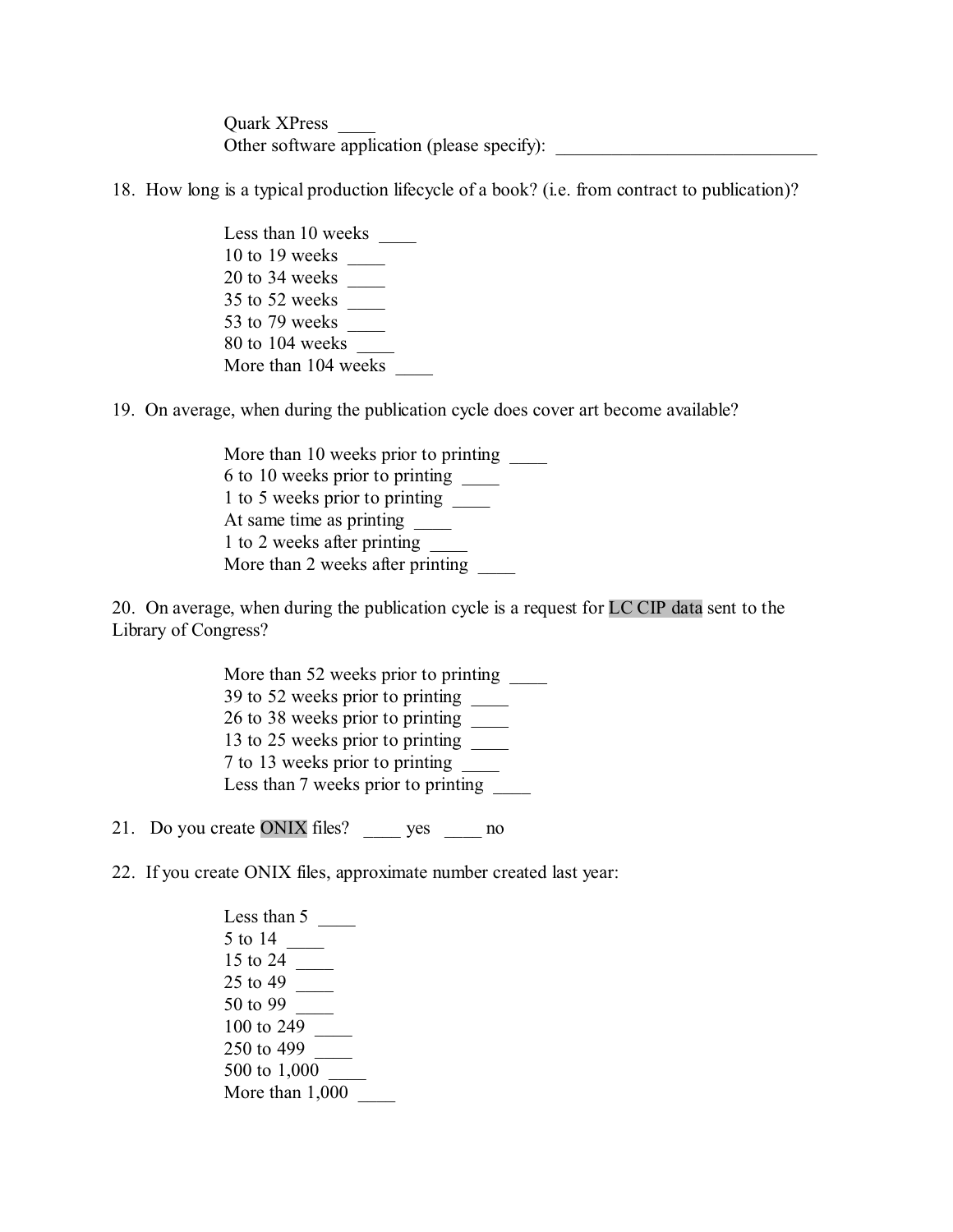- 23. If you create ONIX files, do you distribute them? \_\_\_\_\_ yes \_\_\_\_\_ no
- 24. If you do not create ONIX files, will you create them within the next two years? \_\_\_\_\_ yes  $\frac{1}{2}$  no
- 25. Approximate percentage of your backlist titles in machine-readable form:
	- Less than 5% \_\_\_\_ 5% to 14% \_\_\_\_ 15% to 29% \_\_\_\_ 30% to 49% \_\_\_\_ 50% to 74% \_\_\_\_ 75% to 99% \_\_\_\_ 100% \_\_\_\_

### **Section II - Current CIP Product**

26. Do you generally print LC CIP data in the book?

\_\_\_\_ always \_\_\_\_ sometimes \_\_\_\_ never

- 27. If only sometimes or never, why not? Please check the most common reason.
	- a. Not enough space on verso of title page
	- b. Data not requested in sufficient time
	- c. Data not received in sufficient time
	- d. Other CIP data printed instead (e.g. British Library, Library and Archives Canada)
	- e. Other: please describe:
- 28. What benefits does LC CIP data provide your organization? (check all that apply):
	- a. Inventory control
	- b. Marketing

 $\overline{\phantom{a}}$ 

- c. Increased sales (in general) \_\_\_\_
- d. Increased sales to libraries
- e. Other: please describe:

Use the following scale for question 29:

- 0 Not applicable
- 1 Not satisfied
- 2 Somewhat satisfied
- 3 Satisfied
- 4 Very satisfied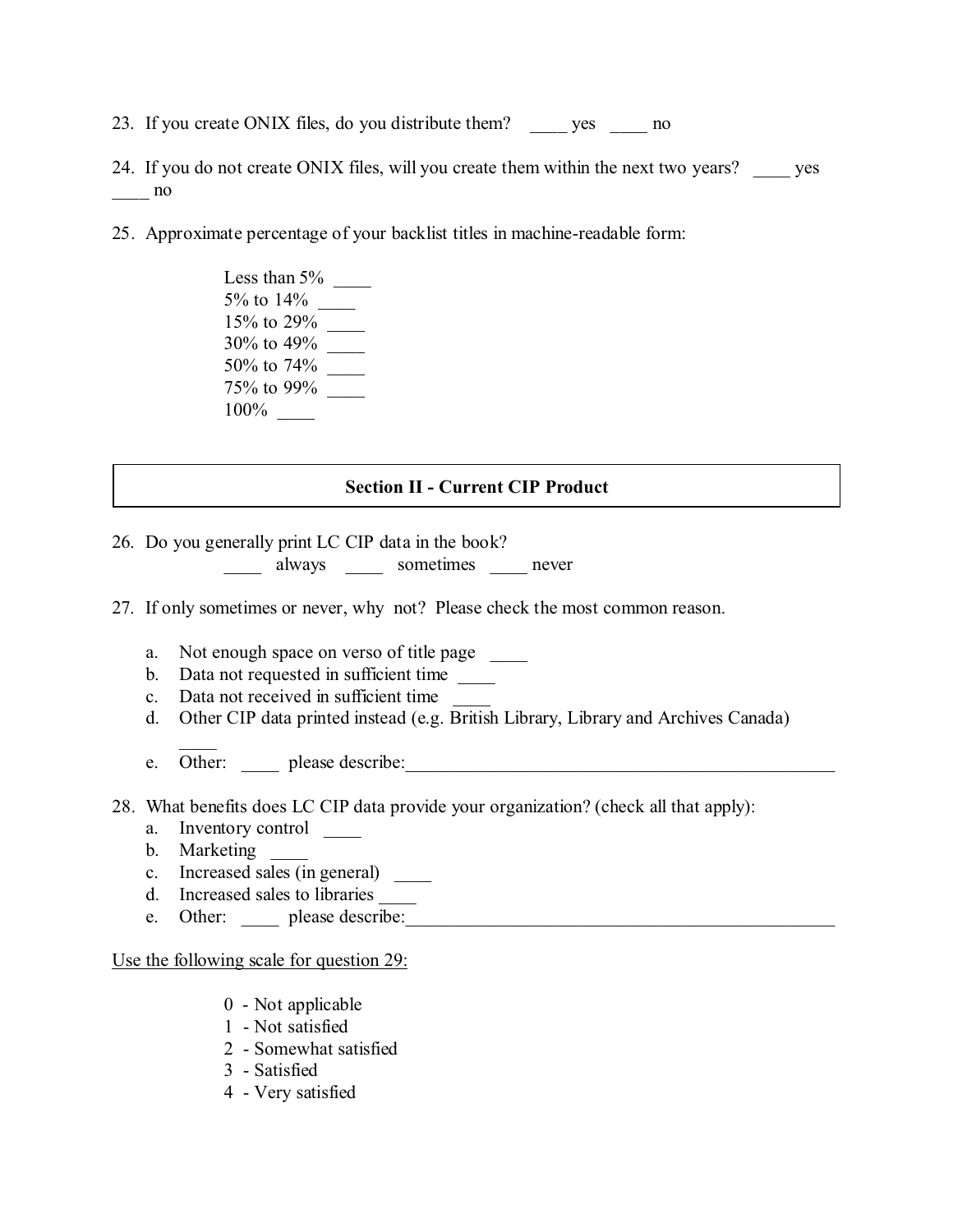- 29. Rate your satisfaction for each of the following:
	- a. Format of CIP data
	- b. Accuracy of subject analysis in CIP data \_\_\_\_
	- c. Typographical accuracy of CIP data
	- d. Publisher-supplied summaries appearing in CIP data
	- e. Timeliness of CIP data
	- f. Timeliness of changes to CIP data \_\_\_\_
	- g. ECIP system for submitting data \_\_\_\_
	- h. Communication regarding upcoming changes in the CIP program
	- i. Courtesy of your CIP liaison
	- j. Technical expertise of your CIP liaison \_\_\_\_
	- k. Telephone availability of your CIP liaison
	- l. Email availability of your CIP liaison \_\_\_\_
	- m. Online CIP Publisher Manual
- 30. Comments on questions 1-29:

#### **Section III - Possible Future CIP Product**

- 31. In what format would you like to receive your LC CIP data?
	- a. Printed card image
	- b. Full MARC record
	- c. XML
	- d. PDF
	- e. ONIX \_\_\_\_
	- f. Other format (please specify)

32. Do you want the option to pull LC CIP data (current data and data completed within the last year) from an LC server? yes ho

- 33. Do you use the LC/NACO Authority File? \_\_\_\_ yes \_\_\_\_ no
- 34. Do you currently create or maintain audio or video files of authors for marketing purposes?  $\frac{\text{yes}}{\text{yes}}$  no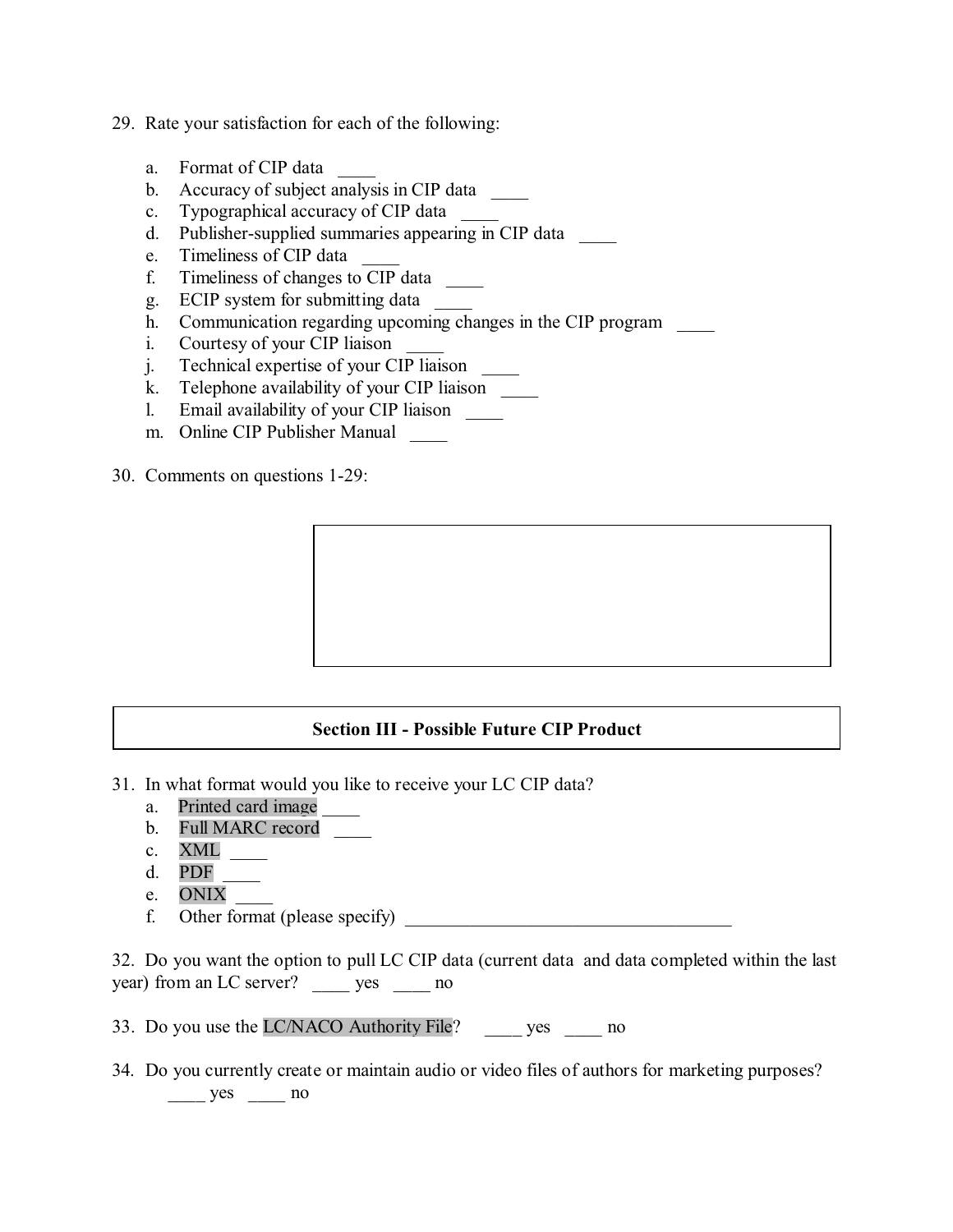35. If you create or maintain audio or video files of authors, approximately how many files per year?

> Less than 5 5 to 14 \_\_\_\_ 15 to 24 \_\_\_\_ 25 to 49 \_\_\_\_ 50 to 99 \_\_\_\_ 100 to 249 \_\_\_\_ 250 to 500 \_\_\_\_ More than 500

36. If you do not create or maintain audio or video files of authors, do you plan to create or maintain such files within the next two years? yes ho

37. In addition to the printed copy of the book (that publishers participating in the LC CIP program are obligated to send to the Library of Congress), would you be willing to send to LC the final version of the book in PDF or similar format, if rules to access that copy were limited to one reader at a time and the reader could not print, copy, or download the text?

yes no

Use the following rating scale for question 38.

- 0 Not applicable / no impact
- 1 Significant negative impact
- 2 Negative impact
- 3 Positive impact
- 4 Significant positive impact

38. LC is considering several options to ensure that the resources available to support the CIP Program are aligned with the demands that are made of the CIP Program. Please evaluate the impact each of these options might have on your operations:

- a. enlisting carefully screened and qualified cataloging partners from the library community to catalog CIPs in specific subject areas and/or from specific publishers
- $\frac{1}{2}$ b. changing eligibility guidelines to require publishers to have at least 5 different published titles by 5 different authors \_\_\_\_\_
- c. implementing a more thorough review process for publisher eligibility, which may take 3-6 months from date of application to participate
- d. removing publishers who have no CIP activity for 24 months

39. LC welcomes feedback from the publishing community on the options listed above as well as all other aspects of the LC CIP Program.